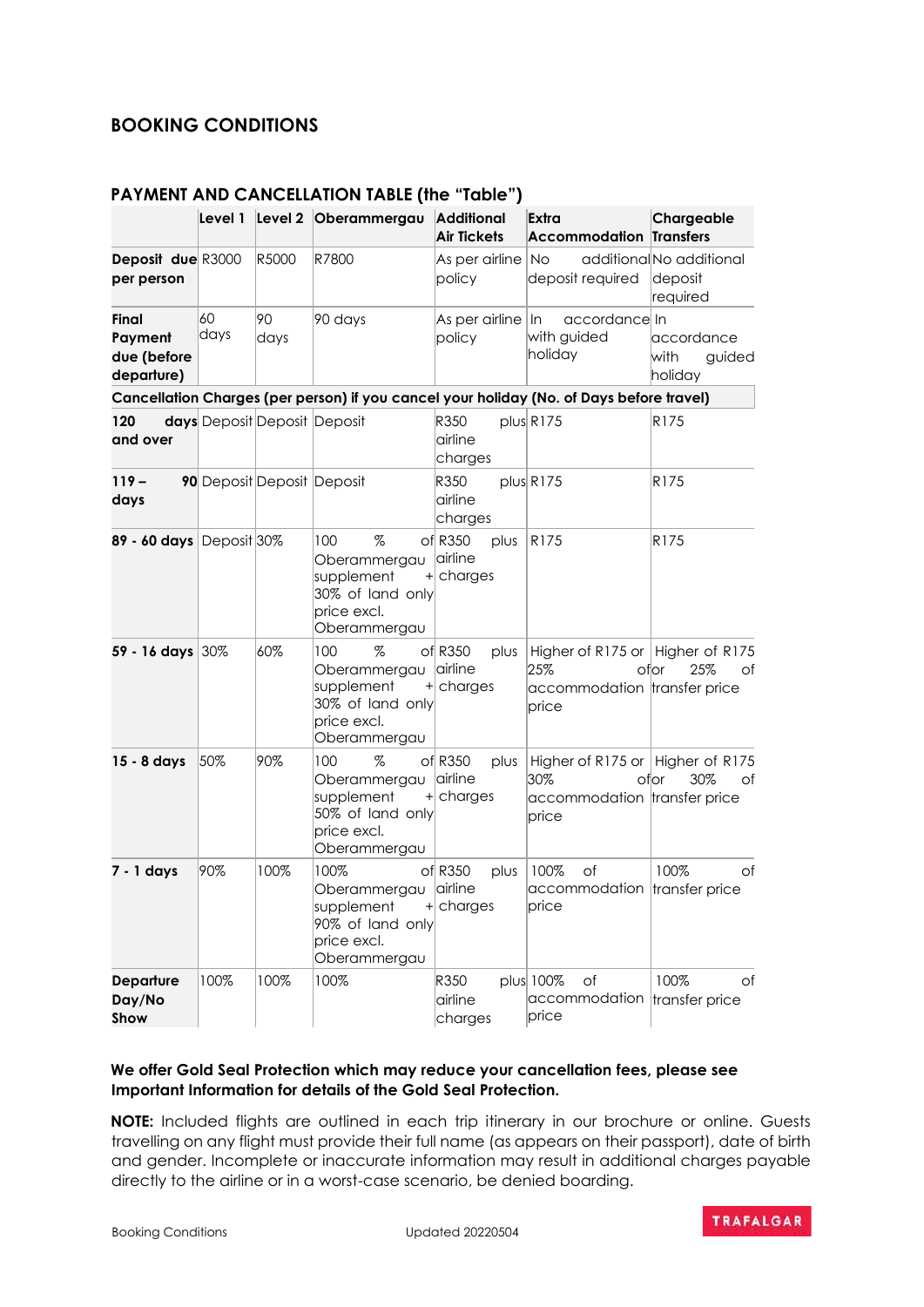**Level 1:** Cancellation fees are the minimum cancellation fee charged and is used unless the trip is described as Level 2.

**Level 2:** These are generally trips which include cruise/ferry, train or intra-trip flight elements.

A full list of trips and level can be found at [www.trafalgar.com](https://www.trafalgar.com/levels-table)

#### **YOUR HOLIDAY BOOKING**

For the purposes of this document reference to "you" or "your" includes all guests in the party. Trafalgar Tours Pty Ltd is the 'Sales Company'. The 'Operator' for the trips will be as described in the table below. Collectively these companies are referred to as 'Trafalgar', or the 'Provider'.

| <b>Destination</b>                                            | Operator                                                      |
|---------------------------------------------------------------|---------------------------------------------------------------|
| Europe and Britain, Africa, Asia                              | Trafalgar Tours Limited                                       |
| <b>USA &amp; Canada, Central America, Destination America</b> |                                                               |
| South America and Antarctica                                  |                                                               |
| <b>Australia and New Zealand</b>                              | AAT Kings Tours Pty Limited and Travel Corporation NZ Limited |

Your agreement is with Trafalgar and a contract is formed when you make a reservation with us that we accept. Enrollment in and payment for a guided trip shall constitute acceptance by the guest of the terms and conditions in this document. These cannot be varied except in writing by an officer of the Company.

All contracts with Trafalgar are made subject to the terms of these booking conditions.

We reserve the right to change these booking conditions at any time prior to you making a booking.

The invalidity of any provisions herein shall not affect the validity of any other provisions. The agreement shall be construed as though the invalid provision was not contained herein and was replaced with an enforceable provision as similar as possible to the original provision. Should any conflict arise between these booking conditions and those contained within our brochures, these booking conditions shall prevail.

| <b>Departure Date</b>   | The departure date is the date indicated on the booking<br>confirmation.                                                                                                                                                                                                                                                                                                                                                                                                                                                                                                                                                             |
|-------------------------|--------------------------------------------------------------------------------------------------------------------------------------------------------------------------------------------------------------------------------------------------------------------------------------------------------------------------------------------------------------------------------------------------------------------------------------------------------------------------------------------------------------------------------------------------------------------------------------------------------------------------------------|
| <b>Security</b>         | Security is a major concern to all of us and the situation globally is<br>constantly changing. Events around the world, coupled with the<br>"Travel Advisories" put out by various governments, may at times<br>necessitate changes to the accommodations and itinerary or even<br>trip cancellation. You must accept these risks involved in travel to<br>any country that may experience security difficulties and accept<br>responsibility for your own travel decisions.                                                                                                                                                         |
| <b>Travel Insurance</b> | Travel insurance is highly recommended for all guests covering all<br>applicable dates of travel with the Provider. This insurance should<br>cover: trip interruption, personal injury, medical expenses, evacuation<br>and repatriation cover including during pandemic events. The<br>choice of insurer is yours.<br>The availability of travel insurance and extent of cover is constantly<br>changing, please refer to our website [www.trafalgar.com/faq] for<br>most up to date information or talk to your reservation agent. The<br>Provider may receive a commission for introducing you to a travel<br>insurance provider. |
|                         | The Provider cannot be held responsible for your failure to obtain                                                                                                                                                                                                                                                                                                                                                                                                                                                                                                                                                                   |

The Provider cannot be held responsible for your failure to obtain insurance which is appropriate, and we recommend you purchase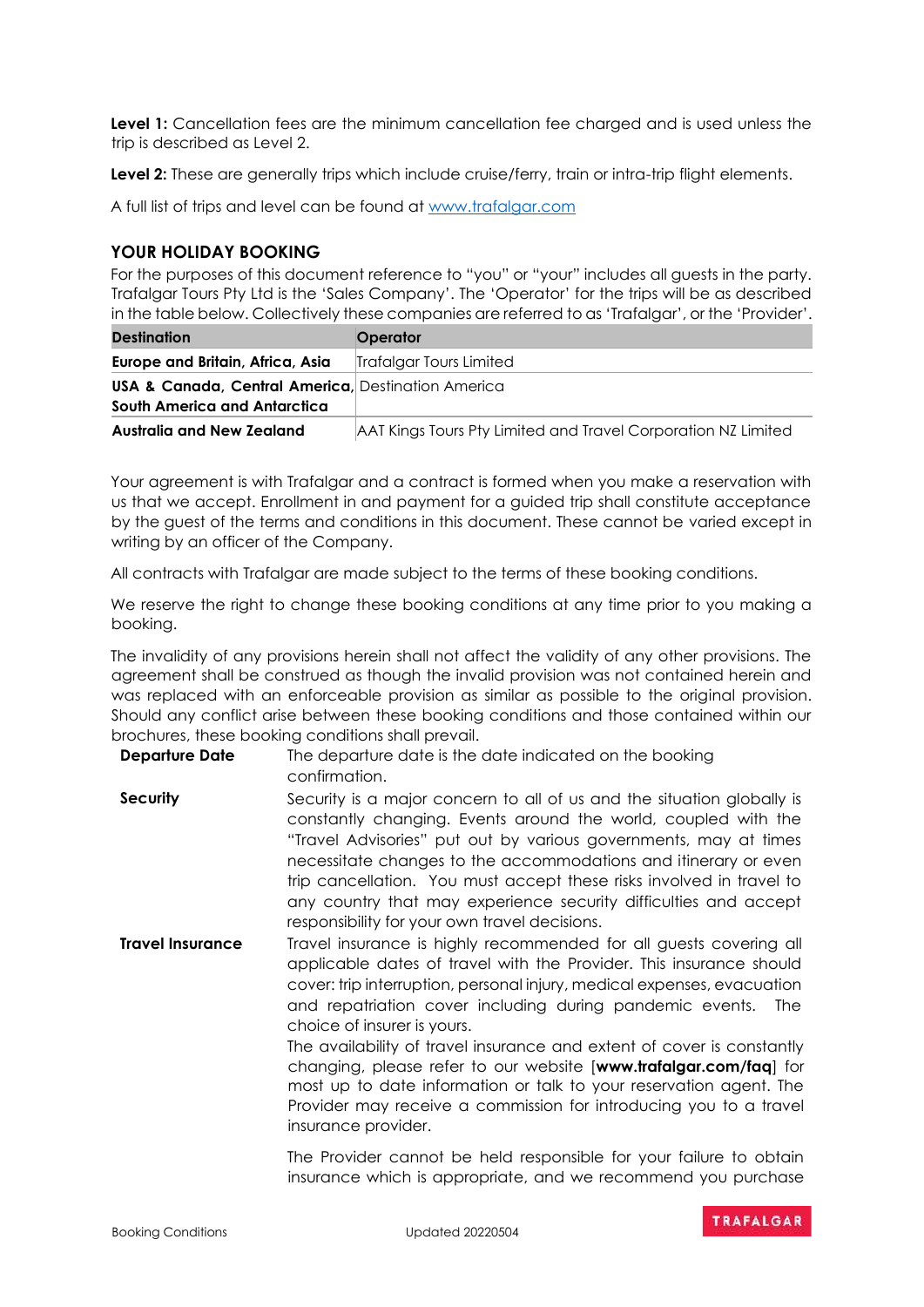your insurance at or soon after booking your trip. The Provider will not be held liable for any costs incurred by the guest resulting from their failure to obtain adequate travel insurance.

**COVID-19** An inherent risk of exposure to COVID-19 exists in any public place where people are present. COVID-19 is an extremely contagious disease that can lead to severe illness and death. The Provider may require proof of vaccination or negative COVID tests, with the situation changing rapidly please refer to [**www.trafalgar.com/faq**] for current requirements.

> COVID-19 requirements vary from country to country and region to region and you may be required to be fully vaccinated and provide evidence of vaccination. Evidence of negative COVID tests may also be required. Airlines and other transport providers may also have separate requirements. It is your responsibility to ensure that you comply at all times with these requirements. No refunds will be given if you are unable to undertake some or all of your holiday due to your failure to comply with these requirements. You will be responsible for any resulting additional costs including travel and accommodation.

> We ask that you please take personal responsibility for your wellbeing. This begins with packing any personal protective equipment and sanitisers you require. Please adopt physical distancing and hygiene practices throughout your pre-trip travel arrangements and follow all health instructions whether physical signage, or requests from our professional staff once you are holidaying with us. To travel with the Provider, you voluntarily assume all risks related to exposure to COVID19. Full details of hygiene protocols can be found on our website.

> If, within 14 days of your departure, you or anyone in your booking party:

- test positive for COVID-19 and have to quarantine for a period of time, or
- are notified or otherwise become aware that you have, or suspect you may have, come into close contact with someone who has tested positive for COVID-19 (or where they otherwise suspect they may have COVID-19) and have to selfisolate for a period of time

you must notify us immediately. In the event that you are unable to travel with us our cancellation charges may apply in accordance with our cancellation procedure.

If this happens whilst you are on your holiday, please notify us without delay and we will provide such reasonable assistance as we can in the circumstances. However, we will not be responsible for covering the cost of any curtailment of your holiday, missed transport arrangements, additional accommodation required, or other associated costs incurred by you. You must ensure you have travel insurance which covers these costs.



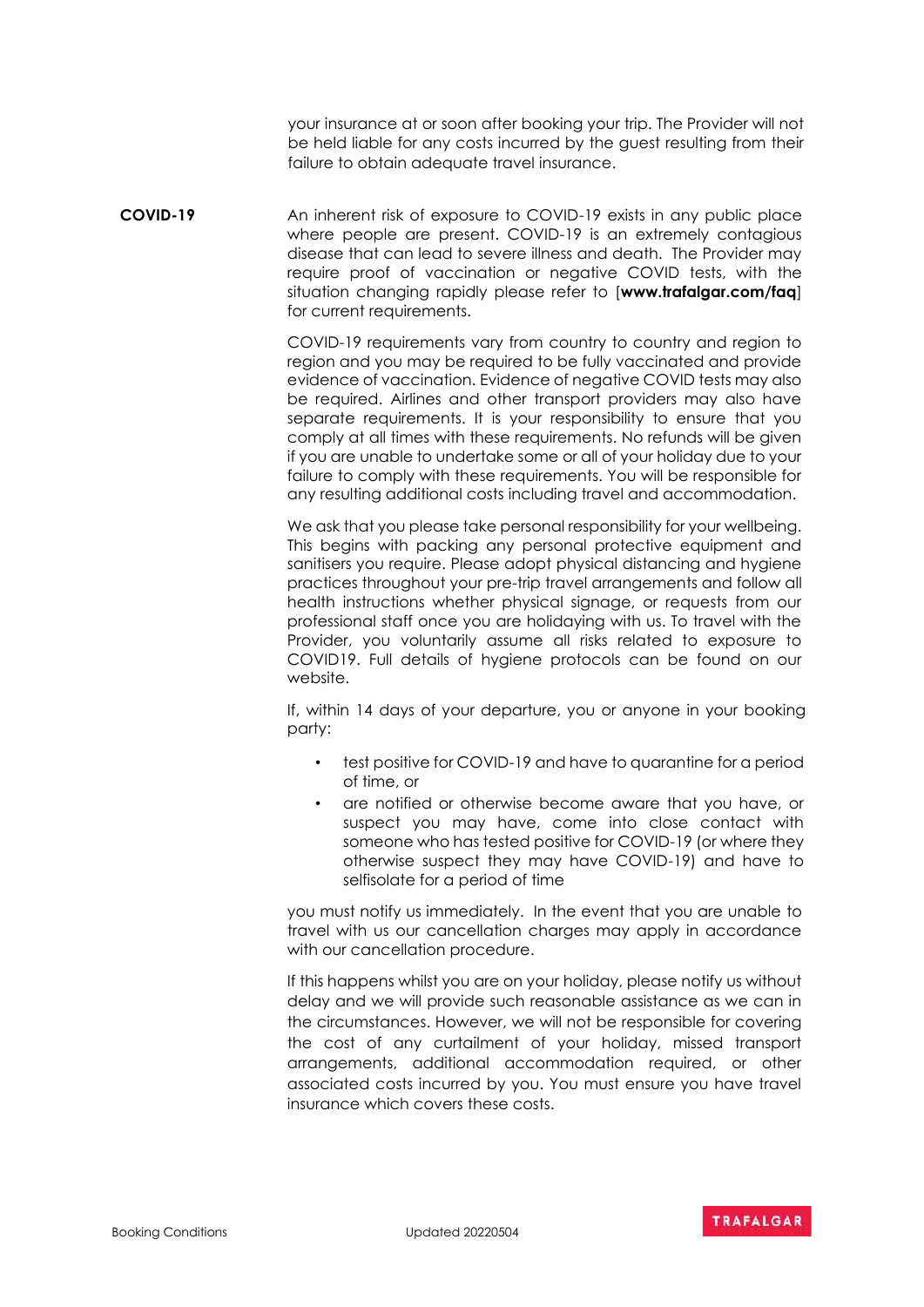**Force Majeure** Force Majeure Event means any event or circumstance beyond the control of the Provider, including but not limited to: (a) an act of god (such as earthquake, flood, fire, explosion, landslide, lightning, action of the elements, force of nature, washout, typhoon, hurricane, cyclone, tsunami, storm or storm warning or natural disaster); (b) industrial disputes, work ban or other labour dispute or difficulty; (c) acts of terrorism, political unrest, war or threat of war, riots or civil strife; (d) failure or delays to scheduled transportation and the closure of airports or ports; (e) pandemic, epidemic or health risk; (f) governmental and administrative actions (including closure of borders and travel warnings and restrictions).

## **RESERVATIONS AND PAYMENTS**

- 1. Your trip will be confirmed after receipt of a non-refundable deposit as detailed in the Table. We reserve the right to refuse a booking without giving any reason and shall in that event return any deposit received. If not received within 3 days of booking, the reservation will automatically be cancelled. On certain departures, deposits may be required at time of booking to hold seats.
- 2. Air-inclusive bookings may require an additional non-refundable deposit or payment in full at the time of booking, see Flight Reservations, Deposits and Cancellation section below.
- 3. We may from time to time offer deposits at a reduced amount (Promotional Deposits) and these may be subject to different terms and conditions as specified by us. Such terms and conditions prevail to the extent of any inconsistency with these Booking Conditions.
- 4. Final payment for your trip reservation will be due prior to departure no later than as detailed in the Table. When making multiple trip bookings, full payment is for all trips according to the scheduled departure date of the first departing trip. Payment in full will be required at time of booking for reservations made later than the final payment due date (see Table) prior to the trip departure date. Some special promotions may have different payment deadlines and cancellation terms.
- 5. The Provider reserves the right to cancel the reservation and impose cancellation charges if any payment is not received as detailed within the Table. The Provider will not be responsible for lost land and/or air reservations.
- 6. Credit Card Bookings: The Provider should be advised of your credit card number when making your reservation directly with us. For security purposes, we are required to collect the guest's credit card billing address, card expiration date and the customer verification code every time a payment is applied.
- 7. Your Travel Agent shall hold all monies for each and every person named in the booking until the booking is confirmed at which time your Travel Agent shall provide those monies promptly to us. You consent to us depositing monies received by us as required by law. We will be entitled to keep interest earned on monies.

#### **BOOKING CHANGES**

**Name Changes** The Provider does not charge for name corrections, however where third party costs are incurred these will be passed on to the guest. Not all airlines allow name changes or name corrections, and a new airfare may need to be purchased which will be passed onto the guest.

**Other Booking Changes** The Provider does not charge for minor booking changes however where third party costs are incurred these will be passed on to the guest. Costs and charges may increase the closer to the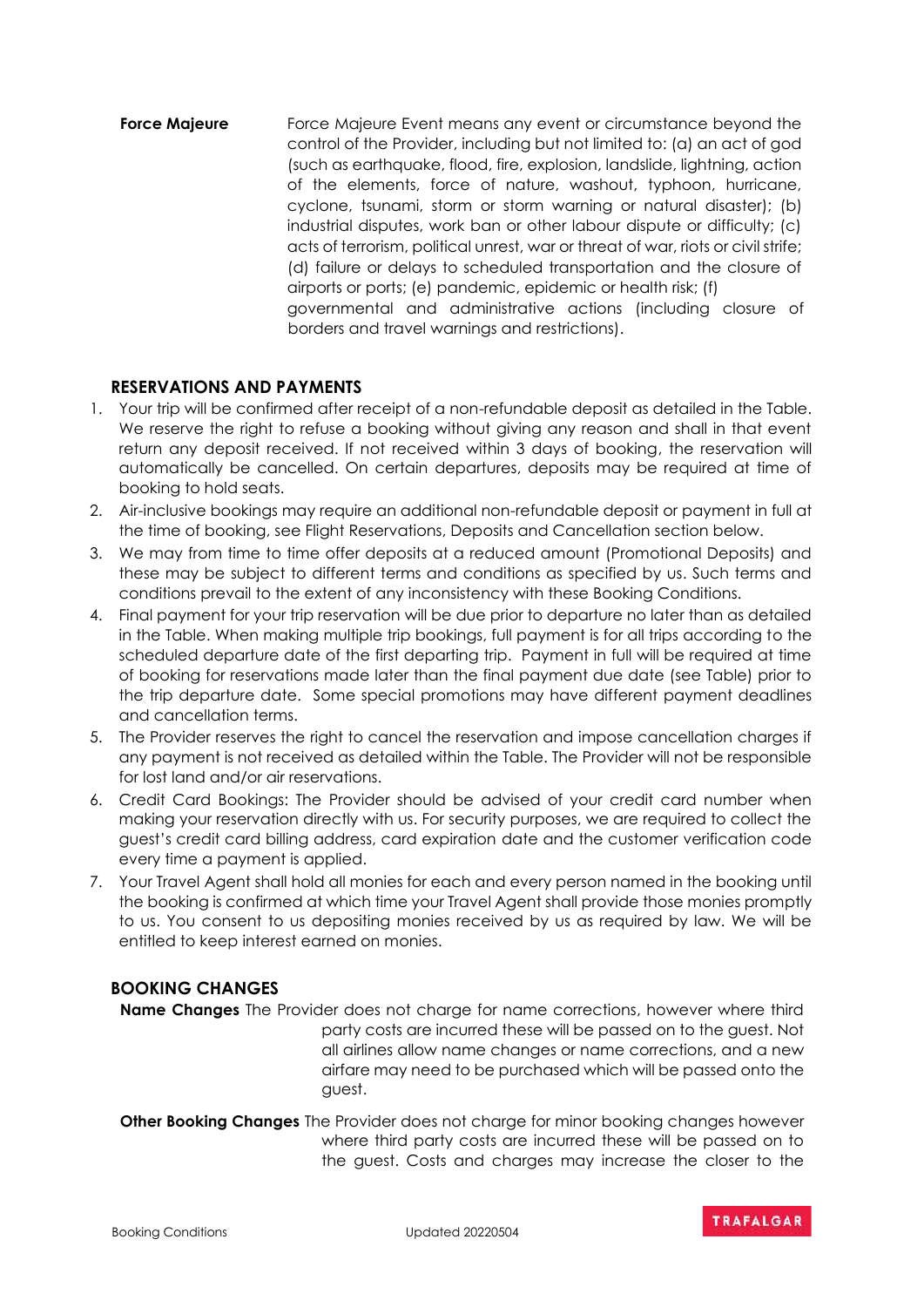departure date that changes are made. We will try to make your requested change, but it may on occasion not be possible.

A change of trip date or itinerary after final payment is due (see Table) will be treated as a cancellation. Cancellation fees will apply except when the change is to an alternative departure and the trip price is equivalent or greater, in which case any amendment costs incurred including airline charges and fees will be charged.

#### **CANCELLATION AND REFUNDS**

**Cancellation by Traveller**  Travel arrangements for any member of the party may be cancelled at any time by written notice by the person who made the booking.

> If notice of cancellation is received by the Provider before final payment is due (see Table), the deposit will be retained. If cancellation is made after final payment is due cancellation fees will apply (see Table). Please also refer to Air Changes or Cancellation Section where applicable.

> Notice of cancellation must be made in writing directly to the Provider or through your Travel Agent. Please also refer to the Provider's Gold Seal Additional Protection.

> If a person in a party cancels and there is a room change caused by this cancellation (such as a twin share to Single, or Triple to twin share), charges for the new room type will be the responsibility of the remaining party.

> If a guest fails to join the trip on the day of departure, cancellation fees will be 100% (unless the guest notifies us of the delay and joins the trip later at their own expense).

> Cancellation fees as per the Table apply to additional accommodation and/or chargeable transfers prior to and after the trip, itinerary extensions or cruise reserved through the Provider.

> Cancellation fees and charges will include any amounts that we have paid or have contractually committed to pay to third parties to deliver your travel arrangements which we cannot reasonably recover (for example payments made or due to airlines and hotels). Any payments we have made to third parties will only be refunded to you once we have deducted the above cancellation fees and charges and once we have actually recovered the amounts from the third parties.

> All cancellation fees as per the Table are additional to any cancellation fees or other charges that may be levied by your Travel Agent.

Gold Seal Protection premiums are non-refundable.

If the reason for your cancellation is covered under your insurance, you may be able to reclaim these charges from your insurer. You are responsible to make the claim to your insurer.

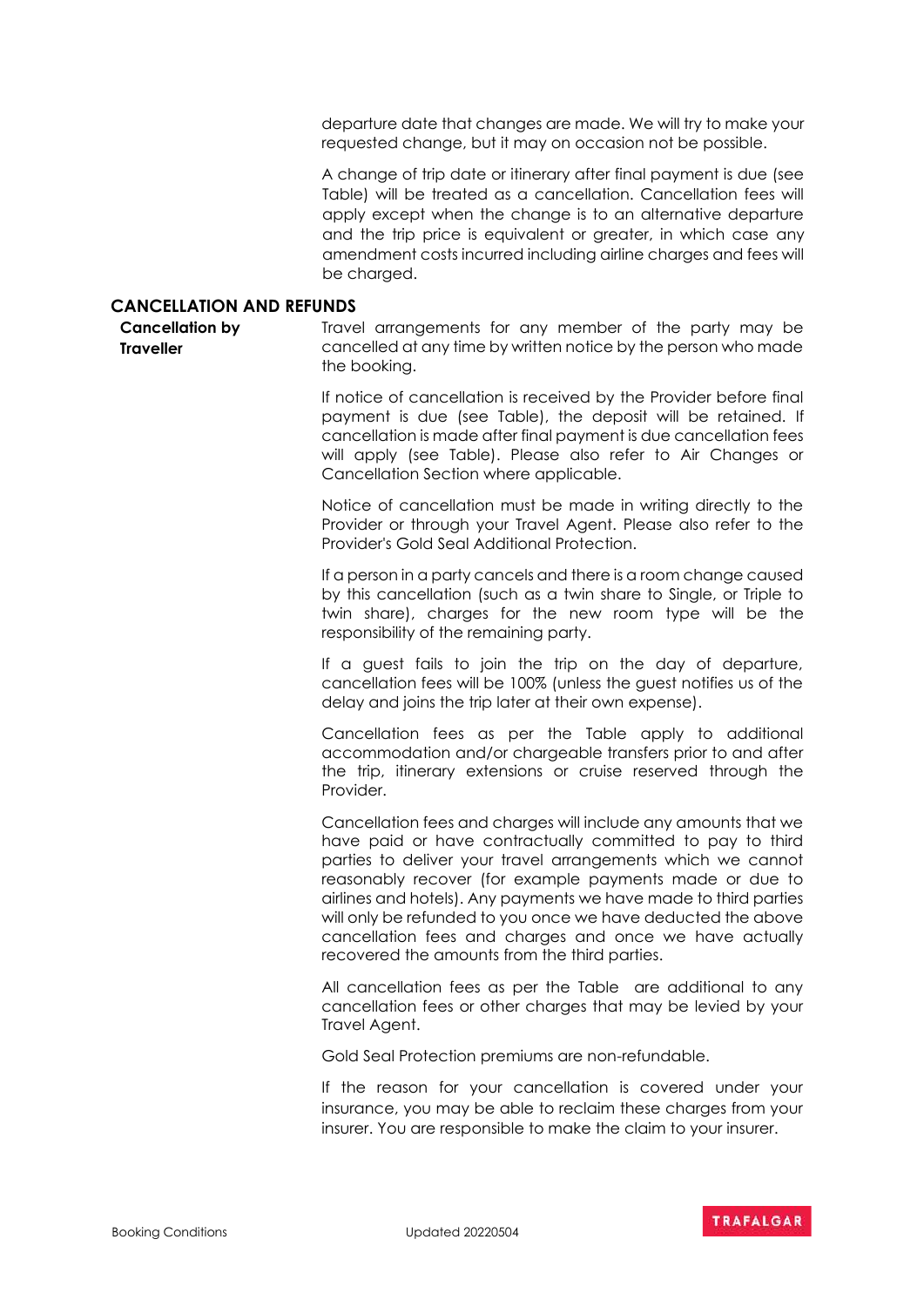| Cancellation by the<br>Provider      | The Provider reserves the right, to modify or cancel any trip,<br>accommodation, in-destination activity or arrangement,<br>(definite or not), at any time.<br><b>Cancellation due to Failure to Pay</b>                                                                                                                                                                                                                                                                                                                                                                                                                    |
|--------------------------------------|-----------------------------------------------------------------------------------------------------------------------------------------------------------------------------------------------------------------------------------------------------------------------------------------------------------------------------------------------------------------------------------------------------------------------------------------------------------------------------------------------------------------------------------------------------------------------------------------------------------------------------|
|                                      | If full payment is not received by the due date (see Table), The<br>Provider has the right to cancel your reservation and no refund<br>will be made. The Provider will not be responsible for lost<br>reservations.                                                                                                                                                                                                                                                                                                                                                                                                         |
|                                      | <b>Cancellation due to Force Majeure Events</b>                                                                                                                                                                                                                                                                                                                                                                                                                                                                                                                                                                             |
|                                      | If the Provider cancels a trip as a result of a Force Majeure Event,<br>a future travel credit (FTC) to the value of funds paid to date less<br>any third-party costs incurred will be provided. All FTCs will be<br>valid for 24 months from date of issue.                                                                                                                                                                                                                                                                                                                                                                |
|                                      | Where a trip is terminated mid-trip due to a Force Majeure event,<br>if we provide you with any alternative services or assistance (such<br>as hotels or travel) then you agree to pay for these costs.                                                                                                                                                                                                                                                                                                                                                                                                                     |
|                                      | <b>Cancellation due to Events other than Force Majeure Events</b>                                                                                                                                                                                                                                                                                                                                                                                                                                                                                                                                                           |
|                                      | If the cancellation by the Provider is not as a result of a Force<br>Majeure Event, the Provider will provide an alternative<br>comparable trip (if available), if an alternative is not available<br>then a refund will be made. The Provider is not liable for any<br>cancellation or change cost or penalties incurred on other travel<br>arrangements, including air travel, that may be affected<br>thereby.                                                                                                                                                                                                           |
|                                      | The Provider is not responsible for other travel arrangements that<br>you or your party have made outside the Provider and which are<br>affected by our cancellations.                                                                                                                                                                                                                                                                                                                                                                                                                                                      |
| <b>Absence</b>                       | <b>Early Return, Illness or</b> Early return expenses are the guest's responsibility. There is no<br>refund for absence or early departure from a trip, including but<br>not limited to missed hotels, transfers, meals or sightseeing<br>cruises or optional extensions. The Provider urges you to<br>purchase travel insurance which covers such circumstances.<br>Please also refer to the Provider's Gold Seal Additional<br>Protection. The Provider makes<br>representation<br>no<br>guarantees<br>concerning reimbursement, scope<br>or<br>of coverage, or other aspects of any travel insurance policy or<br>claim. |
| <b>OBERAMMERGAU AND PASSION PLAY</b> |                                                                                                                                                                                                                                                                                                                                                                                                                                                                                                                                                                                                                             |
|                                      | All Oberammergau inclusive trip prices are subject to change including, but not limited to,<br>hotels, meals, sightseeing inclusions, itineraries, transfers and transportation.                                                                                                                                                                                                                                                                                                                                                                                                                                            |

No Book Early savings nor any other discounts are applicable to the Oberammergau portion of the trip.

Deposit protection guarantee is not available on trips including Oberammergau.

The Provider has secured hotel accommodation either in Oberammergau or close by in the picturesque villages of the Bavarian Alps. Please note that single and triple rooms are not available for the Oberammergau stay. Solo travelers and triple share guests will be matched

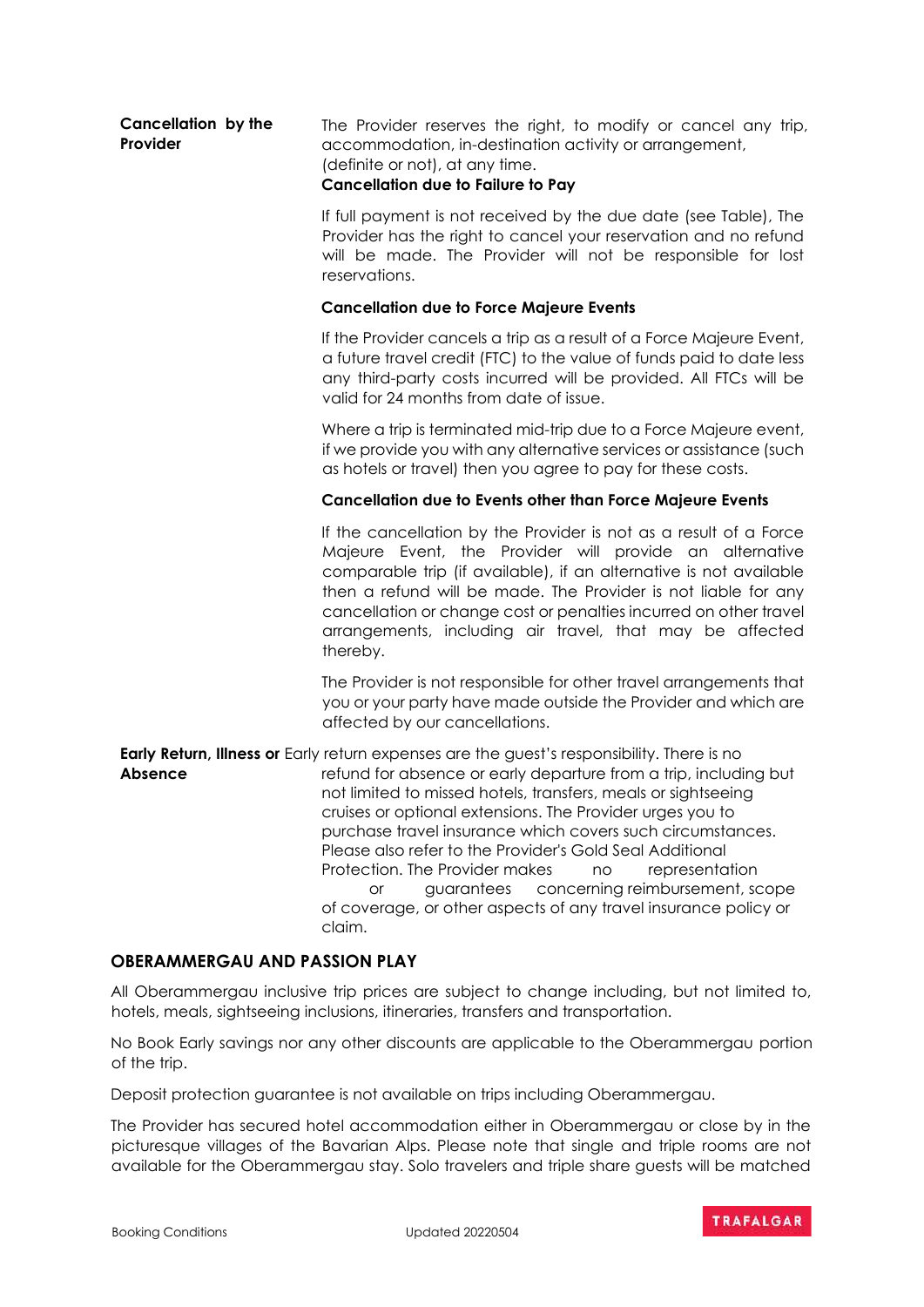and accommodated in a twin/double room with a fellow solo traveler (of the same gender) for the duration of the stay.

All services in Oberammergau are provided by a local agent, and hotel details will be advised by the Travel Director during the trip.

NOTE: Where Oberammergau specific terms and conditions conflict with those for vacations/holidays excluding Oberammergau, the specific Oberammergau terms and conditions shall prevail.

#### **FLIGHT RESERVATIONS, DEPOSITS AND CANCELLATIONS**

**Reservations/ Ticketing** Air-inclusive bookings and some intra-trip flights require an additional non-refundable deposit at time of booking which may be up to 100% of the flight cost.

> If an air reservation is made by the Provider, full payment may be required for your airfare at the time of booking. This will be regardless of future price fluctuations up or down. When booking a trip including flights, you will be required, at the time of booking, to provide us the full name as detailed on the passport, passport number, nationality, date and place of issue for each guest.

> The Provider does not hold an allocation of air seats and all flight reservations are made on request and are subject to the terms and conditions of the airline. Changes to flight itineraries and name changes and/or corrections may either not be allowed or may result in penalties charged by the airline. These are the guest's responsibility along with the fees charged as described above.

> Airlines (and other travel providers including the Provider) change prices and routes from time to time. All air routings are in the sole control of the airline and are subject to change at any time.

**Air Changes or cancellation** After deposit has been received any changes, including incur a service fee, plus any airline penalties. Airline imposed penalties may be up to 100% of the air ticket price. Published Fares, Priced Match Fares, Promo Fares and some other airfares booked are non-refundable. Not showing up for your outbound flight as booked and ticketed

will be considered a no-show, and all the connecting flights associated with this one, even a return flight will be cancelled and no refund will apply.

We recommend that you review information provided by the South African Department of International Relations and Co-operation prior to making your booking by visiting their website www.dirco.gov.za for the latest information. We strongly recommend that you familiarize yourself with the latest Government Consular advice and information regarding the country you intend to visit. It is advised that you register your details prior to departure on the Registration of South Africans Abroad website www.ROSA.gov.za

#### TRAFALGAR Tours Pty Ltd

3rd Floor, The Travel House, 4-6 Hood Street, Rosebank, 2196 S.A.

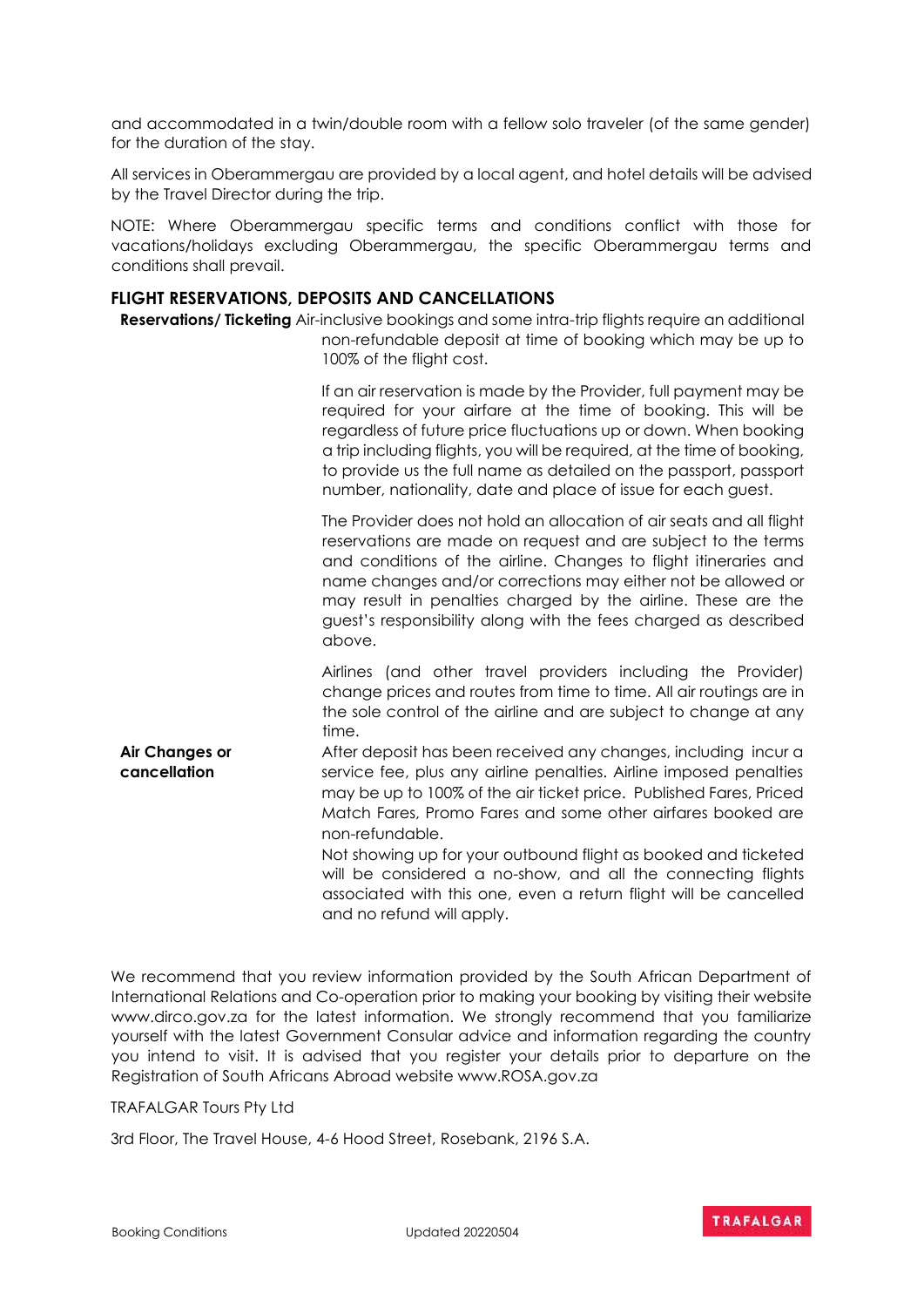#### reservations.sa@ttc.com

Telephone Numbers: Trafalgar: 011 280 8440 Costsaver: 011 280 8444 Postal address: PO Box 413786, Craighall 2024, S.A. **Operators:** 

Trafalgar Tours Limited, Travel House, Rue du Manoir, St Peter Port, Guernsey, GY1 2JH

Destination America Inc, 5551 Katella Avenue, Cypress, California 90630, USA

AAT Kings Tours Pty Limited, 82 – 86 Bourke Road, Alexandria NSW 2015, Australia

Travel Corporation NZ Limited, 131 New North Road, Eden Terrace, Auckland 1021, New Zealand

Relevant Bonding Agency Logos:- ASATA

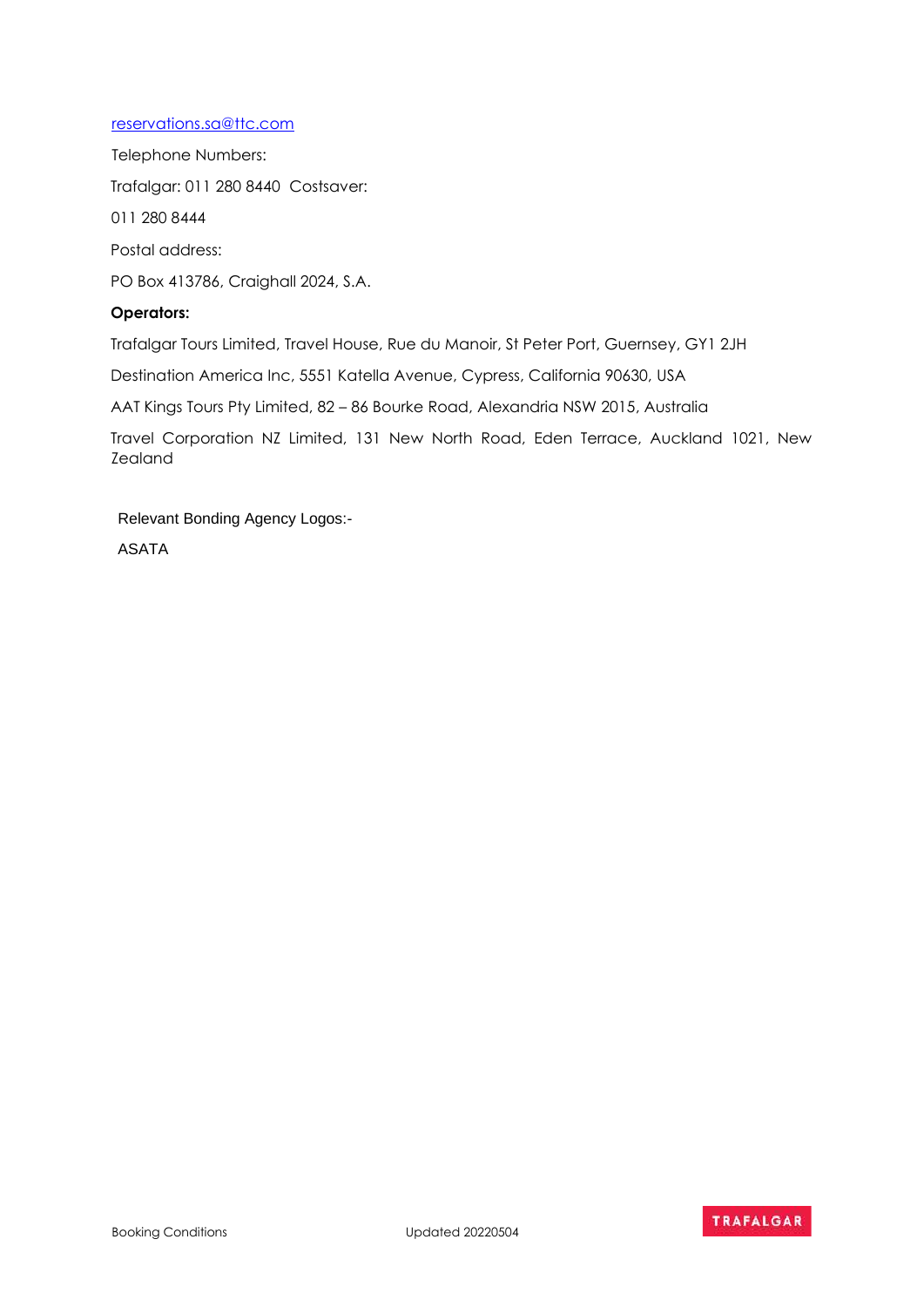## **IMPORTANT INFORMATION**

A quick reference guide to all the details you need to know before booking your holiday.

#### **Disclaimer**

Travel is personal and each individual's goals and experiences may differ. The Provider will not be bound by, or liable for, any description, photograph, representation or warranty made by or provided by any independent third party sales representative, Travel Agent, or other person or entity relating to any holiday offered by the Provider.

## **WHAT'S INCLUDED IN THE TRIP PRICE**

**Guided Holiday** By air-conditioned luxury motorcoaches, minibus or 4x4 vehicles, trains, cruises, ferries and intra-trip flights including light aircraft as described in the respective itinerary. Please note on some regional trips, transfers and sightseeing trips smaller motorcoaches without toilet facilities may be used.

> If, due to circumstances beyond our control, motorcoaches are used otherwise than as advertised, a refund of R50 per person will be made.

Toilets may be affected by higher altitude or extreme weather conditions such as freezing temperatures and for the comfort of those on board the motorcoach the toilets may have to be closed. In these circumstances, additional rest breaks will be incorporated into the itinerary.

**Accommodation** Prices are per person, based on two persons sharing a room with private bath or shower. Triple rooms may be available on selected holidays in limited numbers. Triple or quad occupancy rooms may utilise rollaway beds and three adults may find these rooms small. This can be confirmed with your local sales agent or online reservation agent.

> Every effort has been made to reserve two-bed rooms; however, on some occasions, rooms with one double bed may be the only option available. These rooms will be allocated to solo travellers and couples first; other rooms may feature a single bed and rollaway bed, murphy bed or sleeper sofa. A limited number of twin share rooms are available with our shared rooming service on certain trips. Trafalgar shall not be responsible or liable for any claims or issues arising out of the shared rooming.

> Special room requests (adjacent, connecting or lower-floor rooms, as examples) must be made at time of booking. Special room requests are not guaranteed and are based on availability at time of checkin. Many hotels, lodges and luxury tented camps are 100% smokefree, including all guest rooms, restaurants, lounges, meeting rooms and public spaces. Smoking in a non-smoking room will result in a fine.

> Substitute accommodation may be used sometimes. We try to use those of similar standard. Hotel Frequent Traveller program points are not earned with hotels on Trafalgar trips.

> Please note that hotel room sizes, standards, facilities and services provided may vary from country to country and region to region and are often local in style and may not have air-conditioning.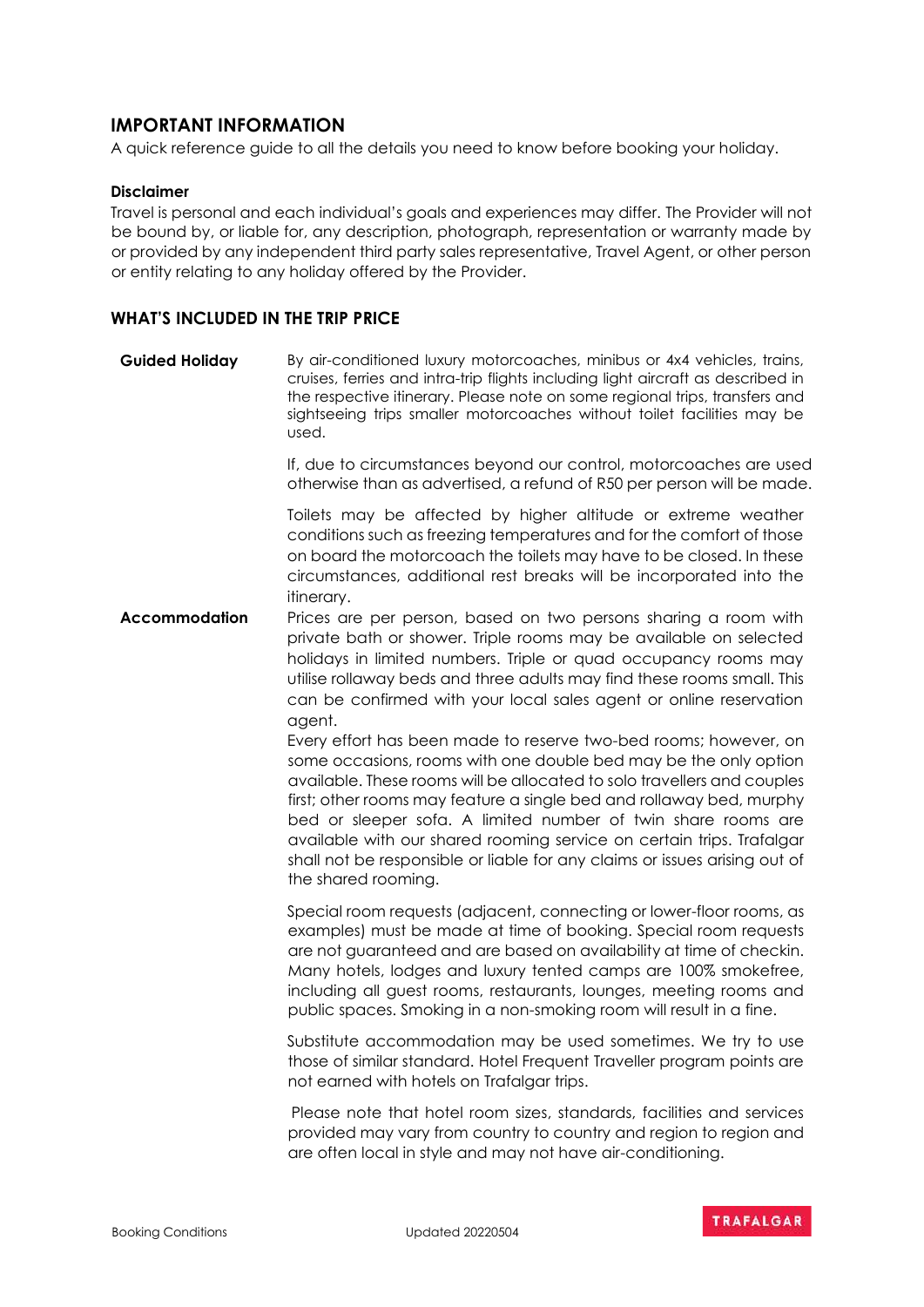| <b>Cruises</b>            | Per person prices are based on two persons sharing a cabin with two<br>berths, private shower and toilet. A limited number of single cabins or<br>triple cabins may be available at an extra cost. Availability can be<br>confirmed with your local sales agent or online reservation agent.                                                                                                                                                                                                                                                                                                                                                                                                                                                                                                                                                 |
|---------------------------|----------------------------------------------------------------------------------------------------------------------------------------------------------------------------------------------------------------------------------------------------------------------------------------------------------------------------------------------------------------------------------------------------------------------------------------------------------------------------------------------------------------------------------------------------------------------------------------------------------------------------------------------------------------------------------------------------------------------------------------------------------------------------------------------------------------------------------------------|
| <b>Air Transportation</b> | Not included unless otherwise outlined in each trip's itinerary.                                                                                                                                                                                                                                                                                                                                                                                                                                                                                                                                                                                                                                                                                                                                                                             |
| Wi-Fi                     | Complimentary Wi-Fi service is available in the rooms and public<br>areas of most accommodation. In many countries complimentary<br>WiFi is also provided on-board the motorcoaches, however this is not<br>available in all locations. The Wi-Fi on the motorcoaches uses the<br>mobile phone network and as a result the connection will be slower<br>than standard broadband and at times may not be available. Audio<br>and Video streaming is not available using motorcoach Wi-Fi. Please<br>note that it may not be available on train trips, cruises, safari lodges,<br>tented camps or when the main motorcoach is not being used, such<br>as on transfer motorcoaches and other local services. For further<br>information on which countries Wi-Fi is offered in as well as daily data<br>allowances please refer to the website. |
| <b>Travel Director</b>    | Guided holidays are conducted in English by a professional Travel<br>Director or Driver Guide. Mini-stays, Explorers or itinerary extensions are<br>normally not accompanied by a Travel Director and are operated on<br>a locally hosted basis using English-speaking Local Host services unless<br>otherwise described.                                                                                                                                                                                                                                                                                                                                                                                                                                                                                                                    |
|                           | In the unlikely event that there are fifteen guests or less travelling on a<br>departure, Trafalgar reserves the right to operate this departure on an<br>individual basis with private transfers and individual arrangements.<br>Please refer to the individual guided holiday itinerary.                                                                                                                                                                                                                                                                                                                                                                                                                                                                                                                                                   |
| <b>Meals</b>              | Some meals are included as detailed on trip itineraries.                                                                                                                                                                                                                                                                                                                                                                                                                                                                                                                                                                                                                                                                                                                                                                                     |
| Sightseeing               | Experiences, entrance fees and an English-speaking Local Specialist (when<br>required) are included as detailed in the itinerary pages. Some included<br>activities (marked on the day-by-day itinerary descriptions) require a<br>signed liability waiver; participation in those included activities is at your<br>own risk.                                                                                                                                                                                                                                                                                                                                                                                                                                                                                                               |
| <b>Transfers</b>          | Transfers between airports, hotels, railway stations and piers are only<br>included as indicated on each itinerary. Transfers can be purchased<br>for an additional cost in many destinations. There will be no refund for<br>missed or unused transfers. If you require and reserve airport transfers<br>and did not purchase your flights from Trafalgar, you will need to<br>provide your arrival and departure flight information to Trafalgar<br>between 21-65 days before flight departure depending on the<br>destination. It is your responsibility to update Trafalgar with any<br>changes to your flight schedule to ensure that you receive your<br>transfers. Failure to do so may result in missing these services and no<br>refund shall be due for missed transfers resulting from missing or<br>outdated flight information. |
| Porterage                 | Luggage handling of one suitcase per person, at each guided<br>holiday hotel and porter service at airports for intra-air inclusive<br>guided holidays, is included in the price except in Australia and New<br>Zealand where no porter services are provided at airports.                                                                                                                                                                                                                                                                                                                                                                                                                                                                                                                                                                   |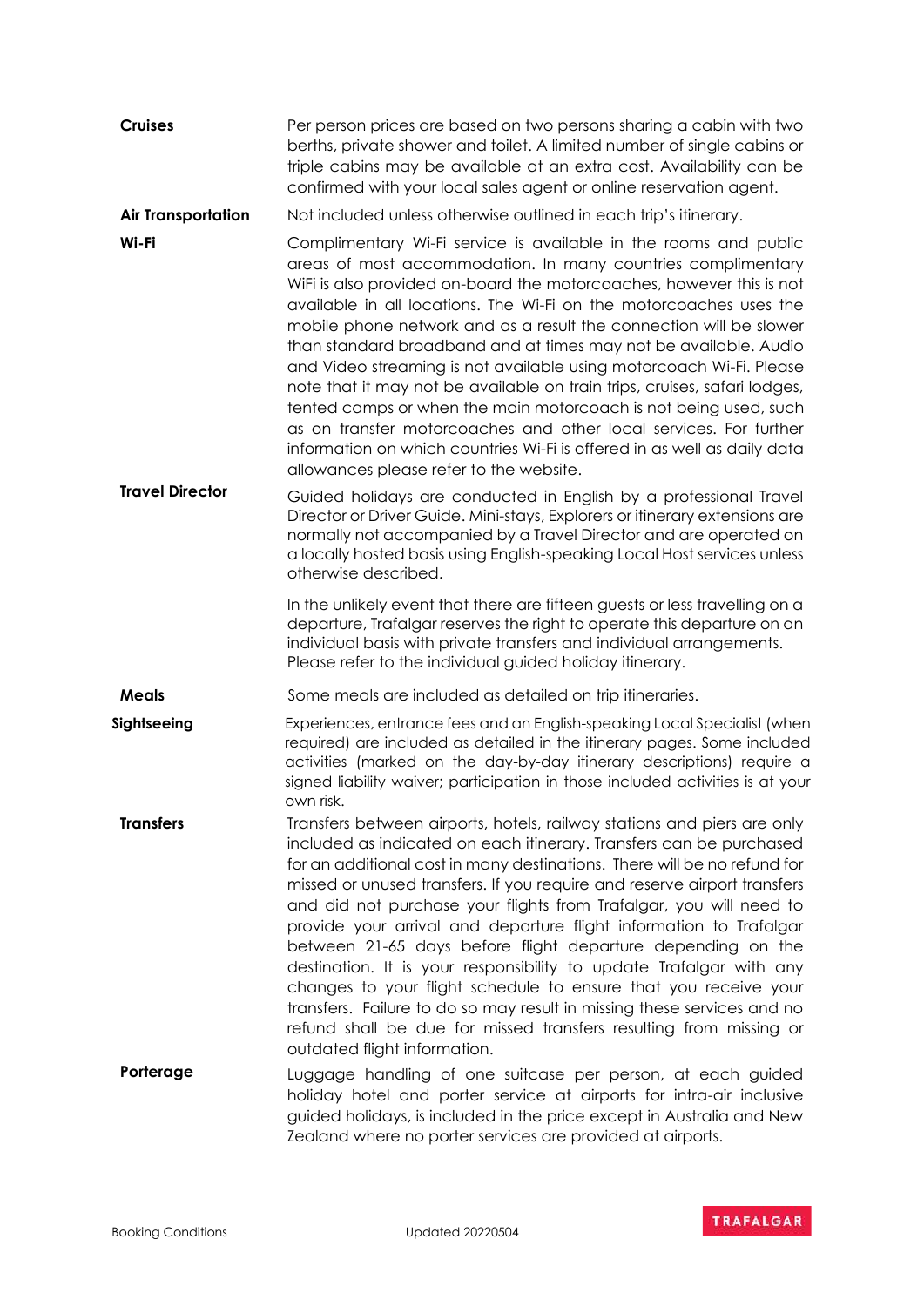**Luggage Allowances**  Due to limited motorcoach capacity, a single bag is allowed with dimensions not exceeding 30"x18"x10" (76x46x25cm) and weight not exceeding 50 lbs./23kg. Carry-on/hand luggage is restricted to one piece per person, not exceeding 12"x11"x6" (30x28x14cm) to fit under your coach seat or in the small overhead compartment. Carry-ons with telescopic handles and wheels will not fit in the overhead compartments or under seats and therefore, cannot be accepted as carry-on luggage. Carry-on/hand luggage handling is the responsibility of each guest and must be taken on and off the coach by you each day of the guided holiday.

> If you wish to bring a second item of luggage this must be requested at time of booking, may not be permitted and will incur an additional charge. Additional items not pre-booked or luggage which exceeds weight or size limits may be refused. Where additional items or overweight luggage can be allowed will this incur a daily charge which will be collected by the Travel Director.

> Please be advised that stricter luggage allowances may be in place for other methods of transportation such as safari vehicles, flights and cruises. Please confirm with your local sales representative or online reservation agent.

> Trafalgar and Trafalgar's affiliated entities shall not be liable for loss or damage to luggage or any guest's belongings. Guests should immediately report lost items to the Travel Director who will assist in completing a lost property form that can be used for an insurance claim. Trafalgar cannot assist in locating lost items after the guest disembarks or completes the Trafalgar holiday.

**Tips** Tips are included for services on your guided holiday, except to your Motorcoach Driver, Well-Being Director and Travel Director (and outside of the Americas, to your Local Host and Local Specialists) whose tips/gratuities should be extended on a voluntary, individual basis at the end of your holiday. Included tips cover all services provided by dining-room waiters, housekeeping staff and porters at hotels.

> Tips for cruises and train journeys are subject to other arrangements which may be confirmed with your local sales agent or online reservation agent.

**Optional Prepaid** If you have opted to prepay your tips to your Travel Director, Well-**Tips** Being Director and Motorcoach Driver, this will be detailed within your holiday documentation. We offer this option on the majority of our holiday itineraries. Please check with your local sales representative or reservation agent where this option is available.

## **WHAT'S NOT INCLUDED IN THE TRIP PRICE**

**General** Any items and matters not referred to above, including, airfares to and from your destination, air-related taxes and fees (except where specified); additional fees charged by airlines such as checked and/or excess baggage, seat selections and any other services; passport and visa fees; insurances of all kinds; tips to Travel Directors, Local Specialists, Motorcoach Drivers and other; laundry; phone calls; minibar;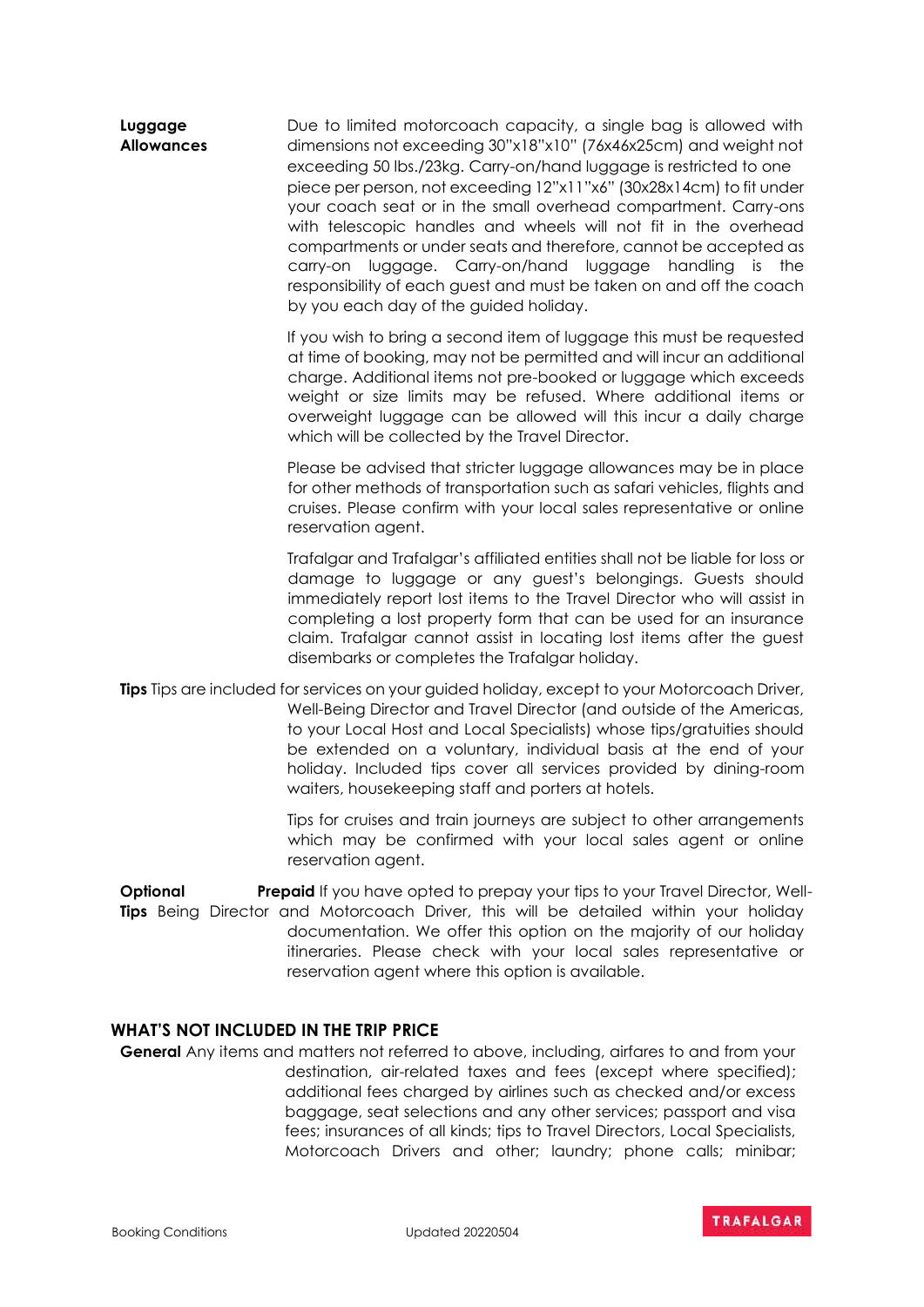beverages and meals not detailed in the itinerary; and all items of a personal nature.

Additional taxes and surcharges may be collected by foreign governmental and non-governmental entities. This list is illustrative and not a complete list of every item not included.

**Optional** Additional/optional experiences are available on your trip and can be **Experiences** purchased for an extra charge during your trip.

**Leaving the trip** The price does not cover costs and expenses, including your return **early**  home, if you leave the trip whether of your own volition, our decision based on behaviour that disrupts the trip, due to illness, action by any government or other reason.

## **TRAVEL DOCUMENTS MyTrafalgar**

Guests are required to register for their trip at [my.Trafalgar.com.](https://my.trafalgar.com/) This only takes a few minutes and means we'll have:

- Your personal details, including your email address and phone number.
- Your emergency contact info and travel insurance details, just in case we need it.
- Your dietary, medical or other special requirements you may have.

Provided full payment has been received on time and registration is completed, travel documents will be available to download in electronic format no later than 21 days prior to travel. You'll also find out where your Trafalgar trip will start and exactly what accommodation you'll be staying in – plus the answers to a host of FAQs. We don't print paper documents, and all guests will receive e-docs.

#### **Passports, Visas and other Entry/Exit Requirements**

All guests must be in possession of a machine-readable passport valid for 6 months after their trip return date along with applicable visas. Due to government imposed security/ immigration measures, passport and emergency contact information is required for all guests prior to the release of travel documents.

It is the guest's sole responsibility to secure and/or pay for any and all visas, or Electronic Travel Authorizations (ETAs), affidavits, vaccinations, etc. that are required in order to be permitted entry into each destination. In some countries you may be subject to entry (reciprocity) fees and/or departure taxes/exit fees which will be collected at the airports upon entry/departure by local government authorities.

You should check with your Travel Agent or Consular Service for information regarding necessary visa and travel documentation for your entire trip. Where possible we strongly recommend obtaining any required visa or documentation prior to departure. Obtaining documentation while travelling can be a time-consuming process and some countries will not issue documentation at the border. For some countries an invitation letter is required from the Ground Handler to send along with the visa application.

Please note that entry to any country may be refused even if the required information and travel documents are complete. The Provider will require full passport information (full name, date of birth, passport number, Nationality, issue and expiry dates) prior to final payment.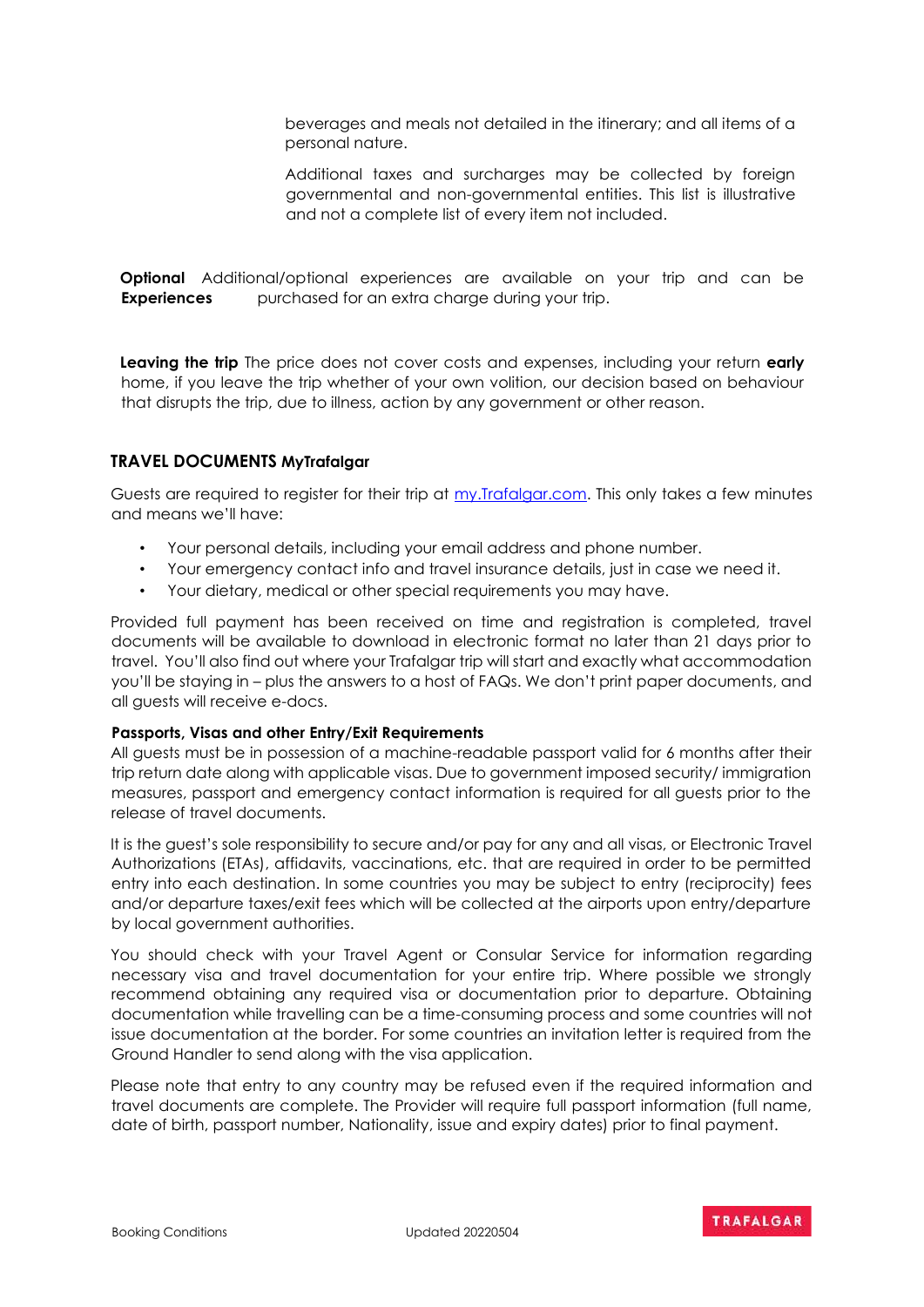For up-to-date detailed information on travel documents and visas, entry/exit taxes and further information on entry and exit requirements please check with your Travel Agent or local consular services. Obtaining and carrying these documents is your sole responsibility.

The Provider bears no responsibility for such information and will not be responsible for advising and/or obtaining required travel documentation for any guest, or for any delays, damages, and/or losses including missed portions of your holiday related to improper documentation or government decisions about entry.

## **FLIGHT ARRANGEMENTS**

| <b>Airline Seating</b>    |                 | Seats are limited in our contracted class of service and may not be<br>available on every flight. The Provider does not hold block space on<br>any airline and does not assure seat availability for every single trip<br>departure date. Not all airlines offer pre-assigned seats. Some may<br>charge for pre-assigned seats. Seat assignments are not guaranteed<br>and are subject to change without notice due to a schedule change,<br>equipment change or other unforeseen circumstances. Seating is<br>solely under the airline's control. Any additional charge imposed by<br>airlines will be at guests' expense. Where pre-assigned seats are not<br>offered or different seats are desired, guests must contact the<br>airline(s) directly to arrange seating assignments as well as special<br>meal requests. The Provider does not assure that these requests will be<br>granted. |  |
|---------------------------|-----------------|-------------------------------------------------------------------------------------------------------------------------------------------------------------------------------------------------------------------------------------------------------------------------------------------------------------------------------------------------------------------------------------------------------------------------------------------------------------------------------------------------------------------------------------------------------------------------------------------------------------------------------------------------------------------------------------------------------------------------------------------------------------------------------------------------------------------------------------------------------------------------------------------------|--|
| Airline<br><b>Changes</b> | <b>Schedule</b> | Itinerary changes due to flight delays and schedule changes is solely<br>under the airline's control. The Provider reserves the right to offer<br>alternative schedules for itineraries affected by airline schedule<br>changes and equipment. Flight delays, flight cancellations and<br>schedule changes are the responsibility of the airline. The Provider will<br>not be responsible or liable for such delays or rescheduling and extra<br>charges.                                                                                                                                                                                                                                                                                                                                                                                                                                       |  |
| Airline                   | Frequent        | Frequent Flyer miles can be accrued on most air carriers. Upgrades                                                                                                                                                                                                                                                                                                                                                                                                                                                                                                                                                                                                                                                                                                                                                                                                                              |  |

using mileage are not permitted. Many airlines do not automatically add frequent flyer numbers to records for flights booked and ticketed by the Provider. It is the guest's responsibility to request frequent flyer credit from the airline. The Provider shall not be responsible for matters concerning frequent flyer miles. **Flyer Programs** 

#### **SAILING & CRUISE ARRANGEMENTS**

**Sailing/Cruise Accommodations** Cruise accommodation is priced on two guests sharing a twin cabin. A limited number of single cabins are available at an extra cost. On Nile cruises triple rooms may not be available.

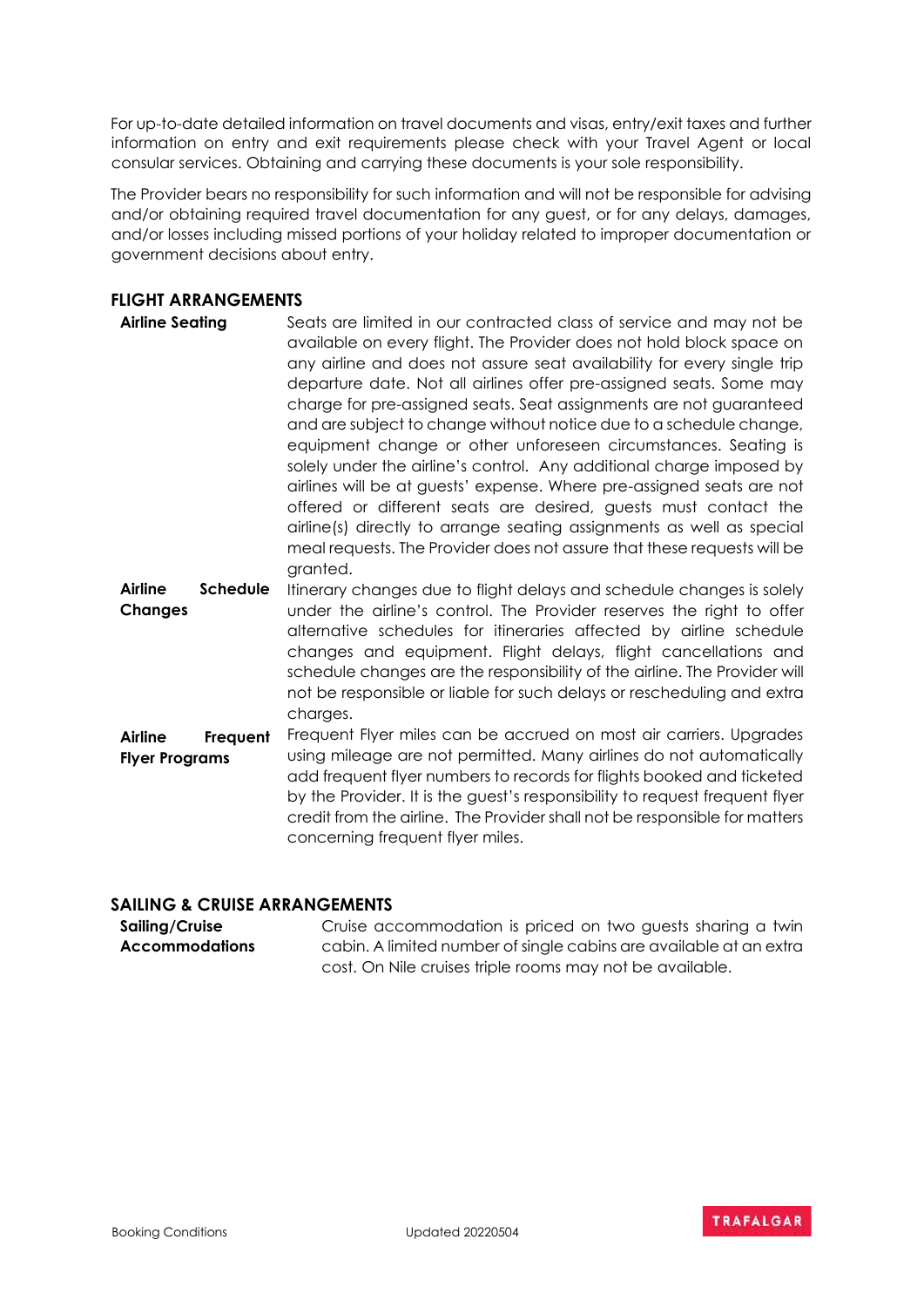| Sailing/Cruise Fees<br>&<br><b>Taxes</b> | Your twin share Sailing/Cruise price normally includes an amount<br>covering Cruise Fees & Taxes, and all gratuities to on board cruise<br>personnel. This can be confirmed with your Travel Agent or Online<br>Sales Representative. Cruise Fees, or "Non-Discountable<br>Amount" as referred to by the cruise line, is a mandatory fee<br>charged by the cruise line. That portion of the price is not subject<br>to reduction in a discount promotion, nor commissionable to<br>Travel Agents. Cruise Taxes, as used by the cruise line, refers to<br>certain taxes, fees and charges imposed by governments or<br>quasi-government authorities, relating to any aspect of your<br>cruise, for example, customs fees, head taxes, inspection fees,<br>immigration and naturalization fees, harbour maintenance fees<br>and taxes. Government fees and taxes are subject to change<br>without notice and will apply regardless of your booking's<br>payment status. The cruise line reserves the right to impose or<br>pass through fuel surcharges, security surcharges or other<br>incidental surcharges. No right of cancellation exists in these<br>circumstances. |
|------------------------------------------|--------------------------------------------------------------------------------------------------------------------------------------------------------------------------------------------------------------------------------------------------------------------------------------------------------------------------------------------------------------------------------------------------------------------------------------------------------------------------------------------------------------------------------------------------------------------------------------------------------------------------------------------------------------------------------------------------------------------------------------------------------------------------------------------------------------------------------------------------------------------------------------------------------------------------------------------------------------------------------------------------------------------------------------------------------------------------------------------------------------------------------------------------------------------------|
| <b>Cruise Line Immigration</b>           | These additional Cruise Fees, Taxes and gratuities are available<br>online.<br>Some cruise lines require guests to complete mandatory forms 30                                                                                                                                                                                                                                                                                                                                                                                                                                                                                                                                                                                                                                                                                                                                                                                                                                                                                                                                                                                                                           |
| Questionnaire                            | days prior to the cruise departure. These are available online<br>from the cruise company.                                                                                                                                                                                                                                                                                                                                                                                                                                                                                                                                                                                                                                                                                                                                                                                                                                                                                                                                                                                                                                                                               |
| <b>Shore Excursions</b>                  | To make your holiday even more memorable, cruise lines offer<br>an extensive program of optional shore excursions. Some cruise<br>lines may allow you to book these online direct with the cruise<br>operator in advance of sailing.                                                                                                                                                                                                                                                                                                                                                                                                                                                                                                                                                                                                                                                                                                                                                                                                                                                                                                                                     |
| <b>Cabin Assignment</b>                  | Cabin assignment is strictly controlled by the cruise lines. Please<br>confirm the available options with your Travel Agent.                                                                                                                                                                                                                                                                                                                                                                                                                                                                                                                                                                                                                                                                                                                                                                                                                                                                                                                                                                                                                                             |
| <b>Cruise Cancellation</b>               | The cruise operator has reserved the right to cancel any<br>departure due to insufficient reservations up to eight weeks<br>before the date of departure. Passengers may be offered<br>alternative cruise dates. The cruise operator also reserves the<br>right to cancel any departure up until the date of that departure<br>due to force majeure or other circumstances beyond the control<br>of the operator that prevents the operation of the tour including<br>governmental and administrative decisions. Neither the cruise<br>operator nor its agents are responsible for any costs or penalties<br>relating to air transport or other services that are cancelled. The<br>cruise operator is not liable for failure to provide the services or<br>accommodations offered to the extent that such services of<br>accommodations cannot be provided due to force majeure or<br>other circumstances beyond its control.                                                                                                                                                                                                                                           |
| <b>GOLD SEAL PROTECTION</b>              |                                                                                                                                                                                                                                                                                                                                                                                                                                                                                                                                                                                                                                                                                                                                                                                                                                                                                                                                                                                                                                                                                                                                                                          |

The Provider's Gold Seal Protection (GSP) plan is payable with your deposit only and is nonrefundable and includes:

**Pre-departure** Cancellation by you for any reason without penalty prior to 30 days from **Cancellation** the start date of your trip, either:

> 8. if no Force Majeure Event has occurred when you cancel, the value of your Trip Pre-payment will be refunded; or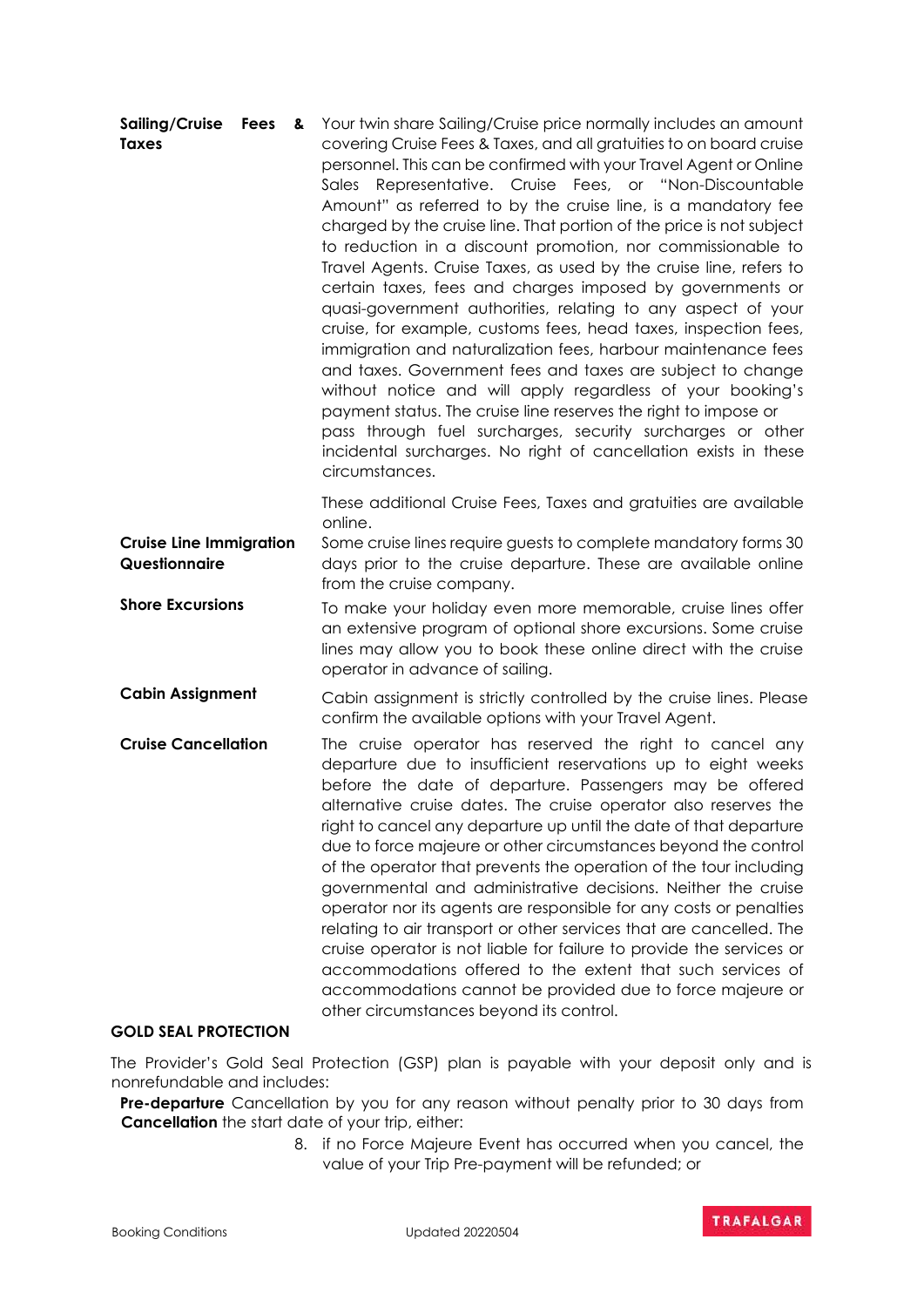9. if a Force Majeure Event has occurred causing you to cancel, the Trip Pre-payment will be converted to a Future Travel Credit (FTC) of the same value.

The FTC must be used for a trip with the Provider or a trip on one of our Travel Corporation sister brands which departs within 24 months of your cancellation and no part of it can be redeemed for cash. If the price of the new trip is higher than the FTC, you will be responsible for the additional cost. If the price of the new trip is lower than the FTC, an FTC for the difference will be provided.

*For the purposes of this clause, Trip Pre-payment means all funds received by the Provider in respect of the land component of a trip excluding funds for:* 

- *additional hotel nights not booked through The Provider*
- *airline tickets (whether included as part of or additional to the trip);*
- *Third Party Travel Products;*
- *the GSP cost;*
- *any related cancellation or rebooking costs; and*
- *any cancellation costs and fees imposed by your travel agent.*

**On your trip** Should you, or someone in your booking, leave at any time during the trip for personal sickness reasons or be required to return to South Africa due to injury, illness or death of an **Immediate** Family Member, you and the person in your booking will be refunded up to ZAR750 per person per day for the unused portion of the itinerary (in some cases hotels require a one-night cancellation fee). A medical certificate in relation to your Immediate Family Member is required.

> If you or an Immediate Family Member in South Africa should fall sick while **you** are on your trip with the Provider, we will take care of the additional cost of tickets for your earlier or later return home in the same booking class of air travel on the first available flight, provided you hold round-trip tickets on the Provider's recommended airline(s) booked through the Provider from South Africa. A medical certificate issued during the course of your trip in relation to you or your Immediate Family Member is required. Backdated certificates will not be accepted. *For the purposes of this clause, Immediately Family Member means a parent, spouse or partner, sibling or child.*

## **GENERAL INFORMATION AND CONDITIONS**

**Trip Prices** All prices are per person in South African Rand unless specified. Prices are based on costs, charges, tariffs, rates, prices, taxes, levies, exchange rates and other considerations. All are subject to change. For up-to-date pricing contact your Travel Agent or check on our website.

> No surcharges regarding cost or currency fluctuations will be made to the land only price once the final balance is received. No refund will be made on account of reduction of any of the above. If the total trip price increases by more than 10%, guests will have the option to cancel the trip within 7 days of notification of the surcharge without penalty.

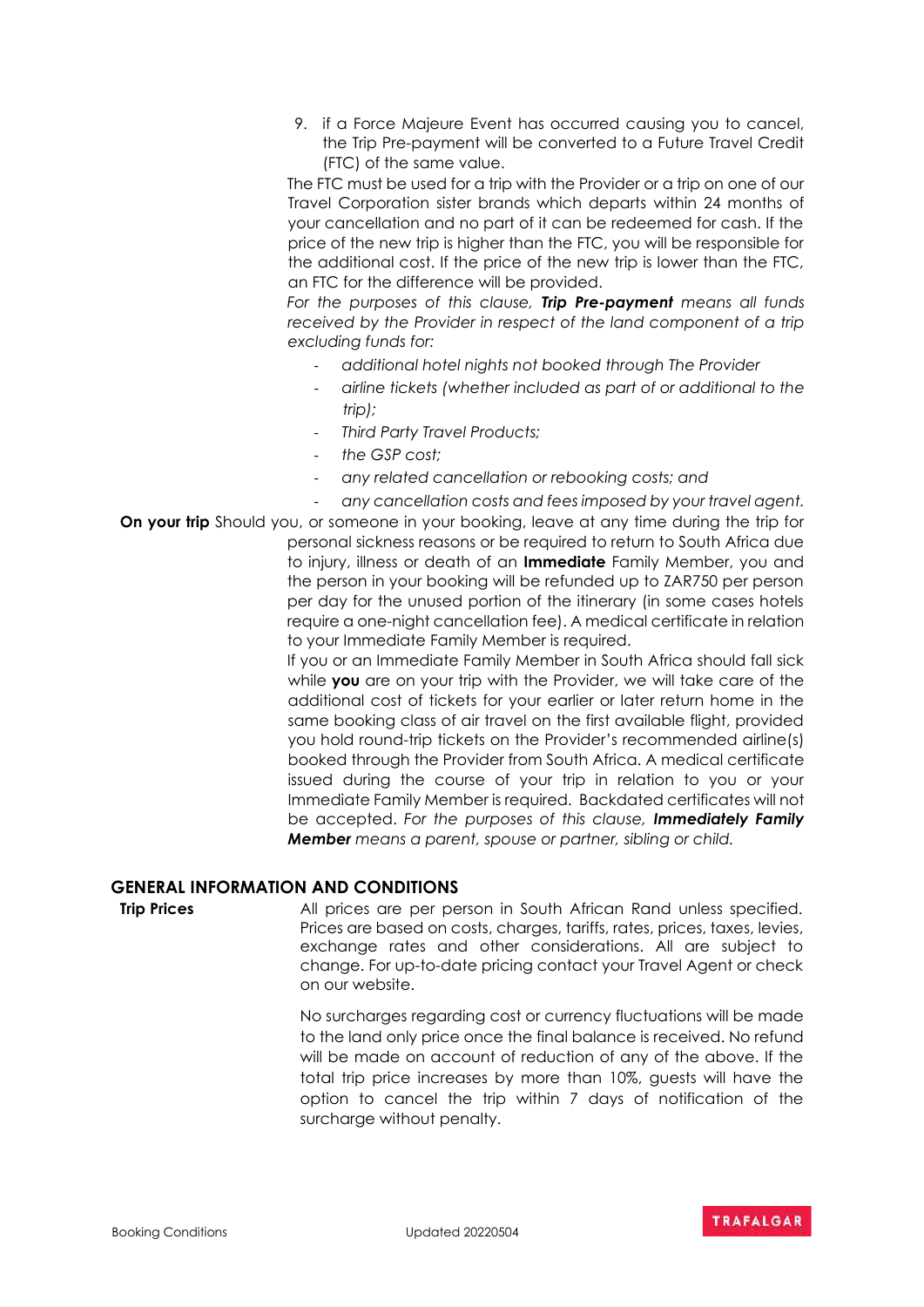| <b>Other Fees and Taxes</b>           | Taxes and fees are subject to change without notice and will be<br>confirmed at time of booking. Any additional fees charged by the<br>airlines/ cruise lines such as baggage handling, seat selections,<br>and/or any other services are the sole responsibility of the guest(s).<br>Additional air-related restrictions apply. Any additional government<br>taxes and fees charged by the cruise lines are the sole responsibility<br>of the guest.                                                                                                                                                                                                                                                                                                                                                                                                                                                                                                                                                                                                                                                                                                    |
|---------------------------------------|----------------------------------------------------------------------------------------------------------------------------------------------------------------------------------------------------------------------------------------------------------------------------------------------------------------------------------------------------------------------------------------------------------------------------------------------------------------------------------------------------------------------------------------------------------------------------------------------------------------------------------------------------------------------------------------------------------------------------------------------------------------------------------------------------------------------------------------------------------------------------------------------------------------------------------------------------------------------------------------------------------------------------------------------------------------------------------------------------------------------------------------------------------|
| <b>Services</b>                       | We commence providing services to you as soon as we accept<br>your booking and a deposit is paid. This includes work undertaken<br>prior to travel to arrange and coordinate the delivery of your travel<br>arrangements.                                                                                                                                                                                                                                                                                                                                                                                                                                                                                                                                                                                                                                                                                                                                                                                                                                                                                                                                |
| <b>Minimum Numbers</b>                | Some trips are based on a minimum number of persons travelling. If<br>a trip fails to satisfy minimum numbers, the trip may be cancelled or<br>rescheduled.                                                                                                                                                                                                                                                                                                                                                                                                                                                                                                                                                                                                                                                                                                                                                                                                                                                                                                                                                                                              |
| <b>Booking with a Travel</b><br>Agent | If you book your holiday through a travel agent then you<br>acknowledge and agree that for your booking to be confirmed and<br>maintained, we must have received all payments from you or your<br>travel agent as detailed in the Table. You also agree that your travel<br>agent is independent of the Provider and our control; and that<br>unless expressly authorised by us in writing, we are not bound by or<br>liable for anything affecting us that the agent may or may not do.                                                                                                                                                                                                                                                                                                                                                                                                                                                                                                                                                                                                                                                                 |
| Overlapping /<br><b>Modular Trips</b> | To offer our Travellers more flexibility around when they start and<br>how long they travel for, some of our trips are sections (or modules)<br>of larger itineraries. This means that some of them overlap – for<br>example, some of your group may have already been travelling<br>before you join them, and may continue travelling after your<br>adventure has come to an end.                                                                                                                                                                                                                                                                                                                                                                                                                                                                                                                                                                                                                                                                                                                                                                       |
| <b>Age Restrictions</b>               | On all guided holidays young traveller s under 5 years of age are<br>not eligible to travel. Young traveller s under 18 years of age must<br>be accompanied by an adult, who will be responsible for their<br>welfare and supervision. Alcoholic beverages will not be served to<br>guests under the legal age for alcohol consumption in the country<br>being visited. Minors under age 18 travelling to certain foreign<br>countries must be accompanied by both parents or have a<br>notarized letter of consent signed by the parent(s) not travelling.<br>Trafalgar is not responsible for any losses if you fail to have<br>appropriate documentation. If the other parent is deceased or the<br>child has only one legal parent, a notarized statement must be<br>obtained as proof. Countries have different age limits for the<br>consumption of alcohol and other activities. You must ensure you<br>satisfy the age limits before participating in any activity with age<br>limits (such as the consumption of alcohol) and you release us from<br>all liability and claims arising from your inability to participate in such<br>activities. |
| reduced<br>Health,                    |                                                                                                                                                                                                                                                                                                                                                                                                                                                                                                                                                                                                                                                                                                                                                                                                                                                                                                                                                                                                                                                                                                                                                          |

**mobility, medical** 

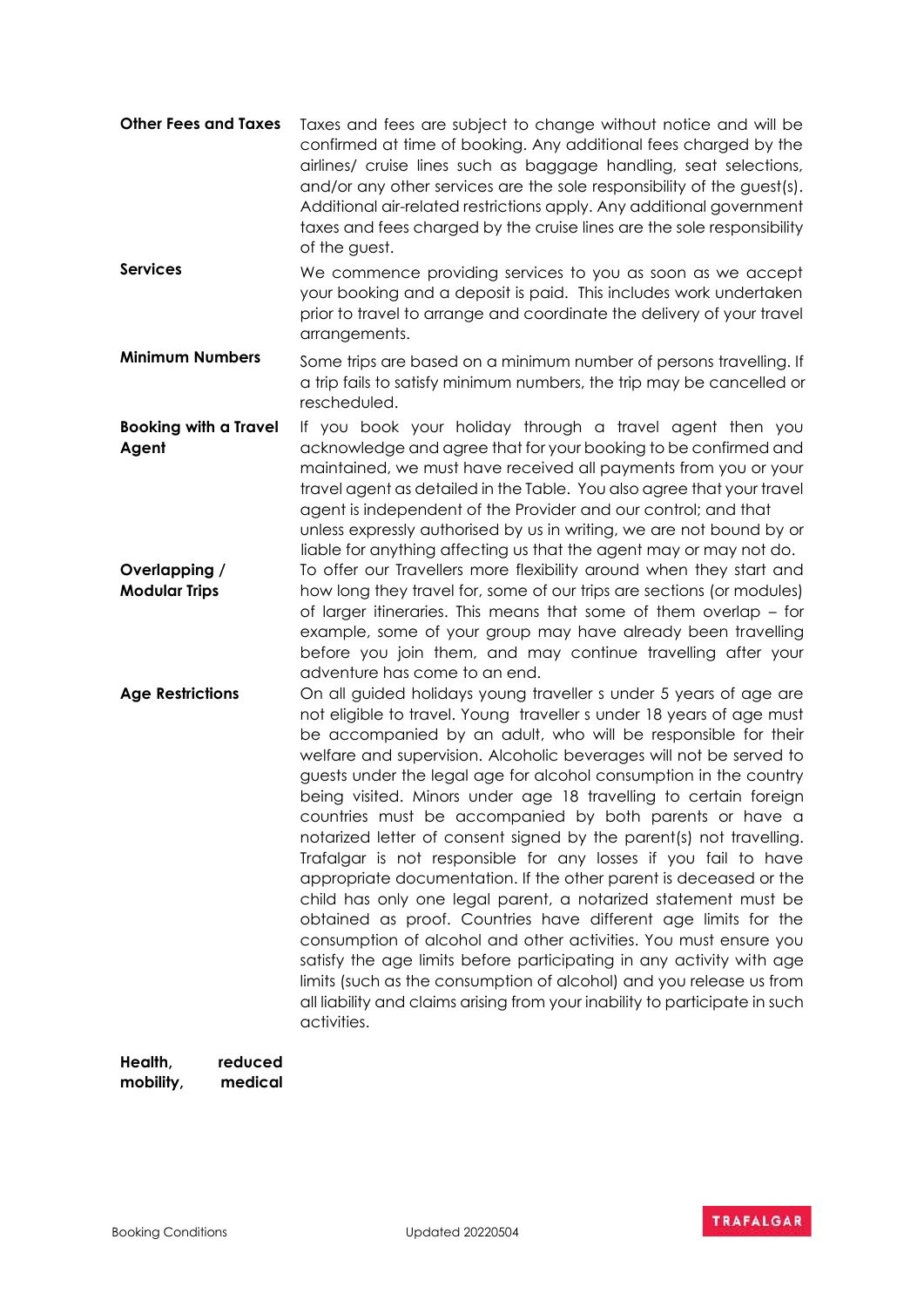## **conditions/disabilities and assistance when travelling**

Trafalgar welcomes guests with special needs or disabilities. Please note the following:

- Guests must advise Trafalgar, at time of booking, of any physical, medical or other special needs that require accommodating. Trafalgar will make reasonable modifications to its policies, practices and procedures when necessary, unless doing so will fundamentally alter the nature of the services provided.
- Guests must ensure they are medically and physically able to travel.
- Trafalgar may impose safety requirements. Trafalgar may exclude an individual from participating in a guided holiday or an activity if the individual's participation poses a threat to the health or safety of others. This decision, made solely by Trafalgar, to exclude an individual will be based on an individualized assessment based on reasonable judgment that relies on current medical evidence or on the best available objective evidence to determine the nature, duration and severity of the risk, the probability that potential injury will occur and whether reasonable modifications of policies, practices or procedures will mitigate the risk. No refunds will be given if the decision is made to exclude a guest.
- Trafalgar does not provide personal devices (such as wheelchairs, hearing aids or prescription eye glasses) or services of a personal nature (such as eating, toileting or dressing). A traveller who requires services of a personal nature (eating, toileting or dressing, as examples) should strongly consider bringing a companion to provide such assistance and must

understand that other travellers, Travel Directors and Trafalgar Staff will not be available for such purposes.

- Regrettably, motorized scooters are not allowed on guided holidays.
- Trafalgar does not employ medical personnel. Any necessary medical attention must be sought at a local facility, if available, at the guest's expense. Trafalgar is not responsible or liable for losses or costs incurred due to unavailability of medical services, or medical services obtained while on holiday, or for the quality of the care or services received. Medical care in other countries is not always comparable to care that you may receive in your local area. You are encouraged to purchase medical insurance that will cover you while on holiday. Your regular health insurance benefits may not apply abroad.
- In purchasing your holiday, you attest that you are physically fit for it. If you have concerns please request additional details about your journey from your Travel Agent or Trafalgar.
- Some guided holidays include rough terrain, extensive walking over cobblestone streets, uneven pavement, steps and/or locations which may not be easily accessible by wheelchair. During the guided holiday, Trafalgar may make arrangements with carriers, hotels and other independent suppliers to provide travel services. These parties are independent entities which Trafalgar does not control. Trafalgar cannot guarantee disability

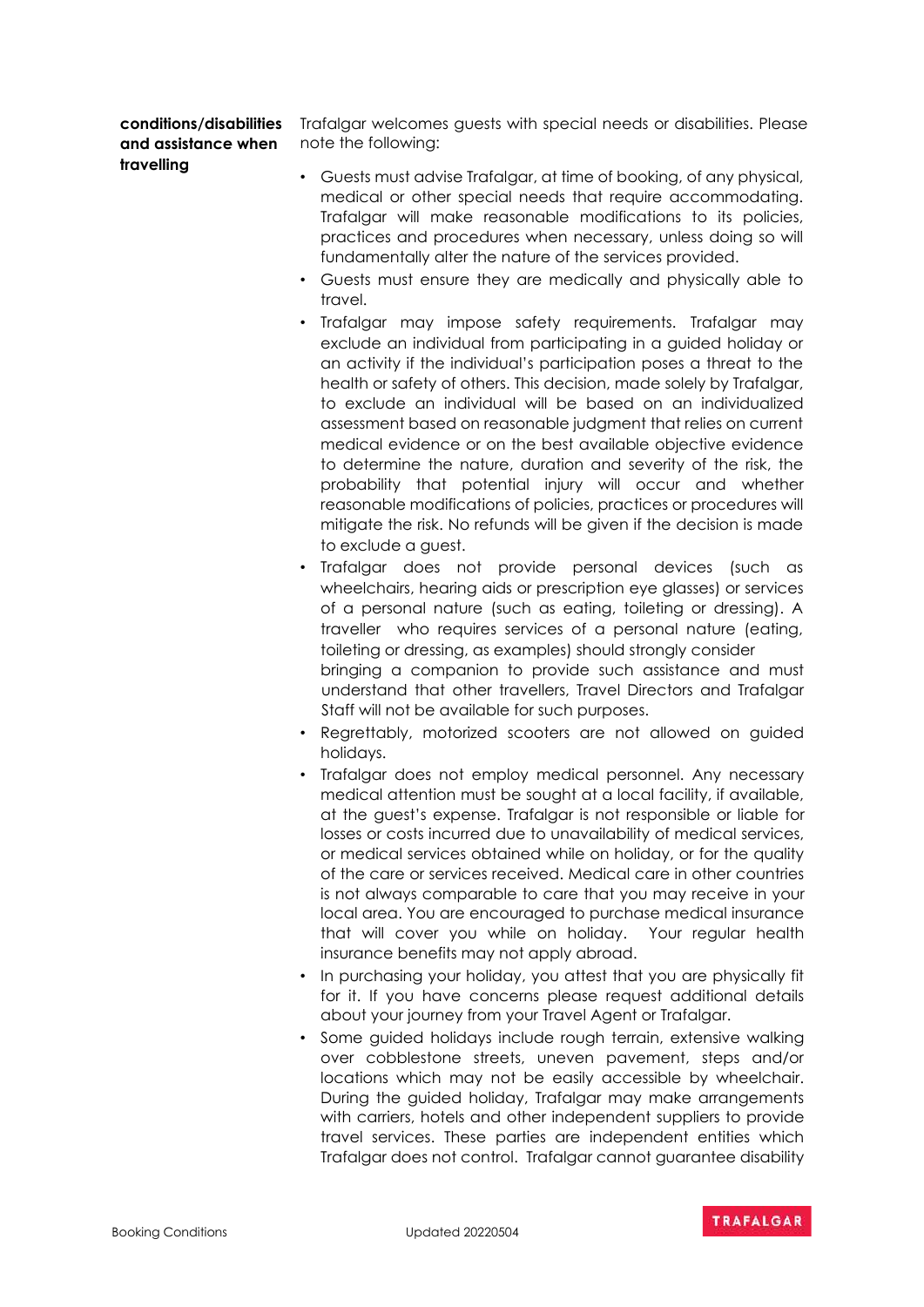access or accommodations for guests travelling on international guided holidays.

Trafalgar may, in its sole discretion, decline booking any guest or remove any guest who cannot comply or refuses to comply with Trafalgar's terms and conditions. If this occurs, you are responsible for the cost of travel back to your hometown and Trafalgar shall not be liable for your losses and no refund shall be provided.

Travel times on our trips vary from day to day depending on the destination. For your comfort we make regular stops and try to keep each section no longer than 3 hours. However, depending on your medical history, some people may be at risk of discomfort or deep vein thrombosis (DVT) if they remain immobile for a long period on a journey. If you have had DVT, pulmonary embolism, a family history of clotting conditions, cancer, or treatment for cancer, stroke, heart or lung disease, or if you have had major surgery in the past three months, we recommend you consult your doctor before travelling.

- **Special Requests** Any dietary requests, special meal requirements including allergies or any other special request, must be provided at the time of booking and are received on a request basis only. The Provider cannot assure that special meal requests will be fulfilled and does not assume responsibility or liability if requests are not fulfilled. Although we will endeavour to pass any reasonable requests on to the relevant supplier, this is not confirmation that the request will be met. All requests are subject to availability. It is also your responsibility to double check and reconfirm any requirements with all holiday suppliers.
- **Trip Participation** You agree to accept the authority and decisions of our employees, Travel Directors and agents whilst on trip with us. If in the opinion of any such person(s) or any other person in a position of authority (such as, for example, a local supplier or hotel manager), your health (including impact of an epidemic or pandemic), level of fitness or conduct at any time before or during a trip is endangering or appears likely to endanger your health or wellbeing or any third party (including any of our other guests) or the safe, comfortable or happy progress of the trip, you may be excluded from all or part of the trip without refund or recompense. Where you are excluded, we will have no further responsibility towards you (including any return travel arrangements) and we will not meet any expenses or costs incurred as a result of the exclusion. In the case of ill health, we may make such arrangements we see fit and recover the costs thereof from you.

Many Optional Experiences are operated by independent thirdparty suppliers, not the Provider. These are not part of the holiday package provided by us. Your contract will be with the operator of the experience. We are not responsible for providing the experience, or anything that happens during the experience. Some experiences involve outdoor activities and/or can be physically demanding and may require signature of a waiver. You must make your own decisions about experiences and participate only in activities that suit your physical ability: we suggest that you speak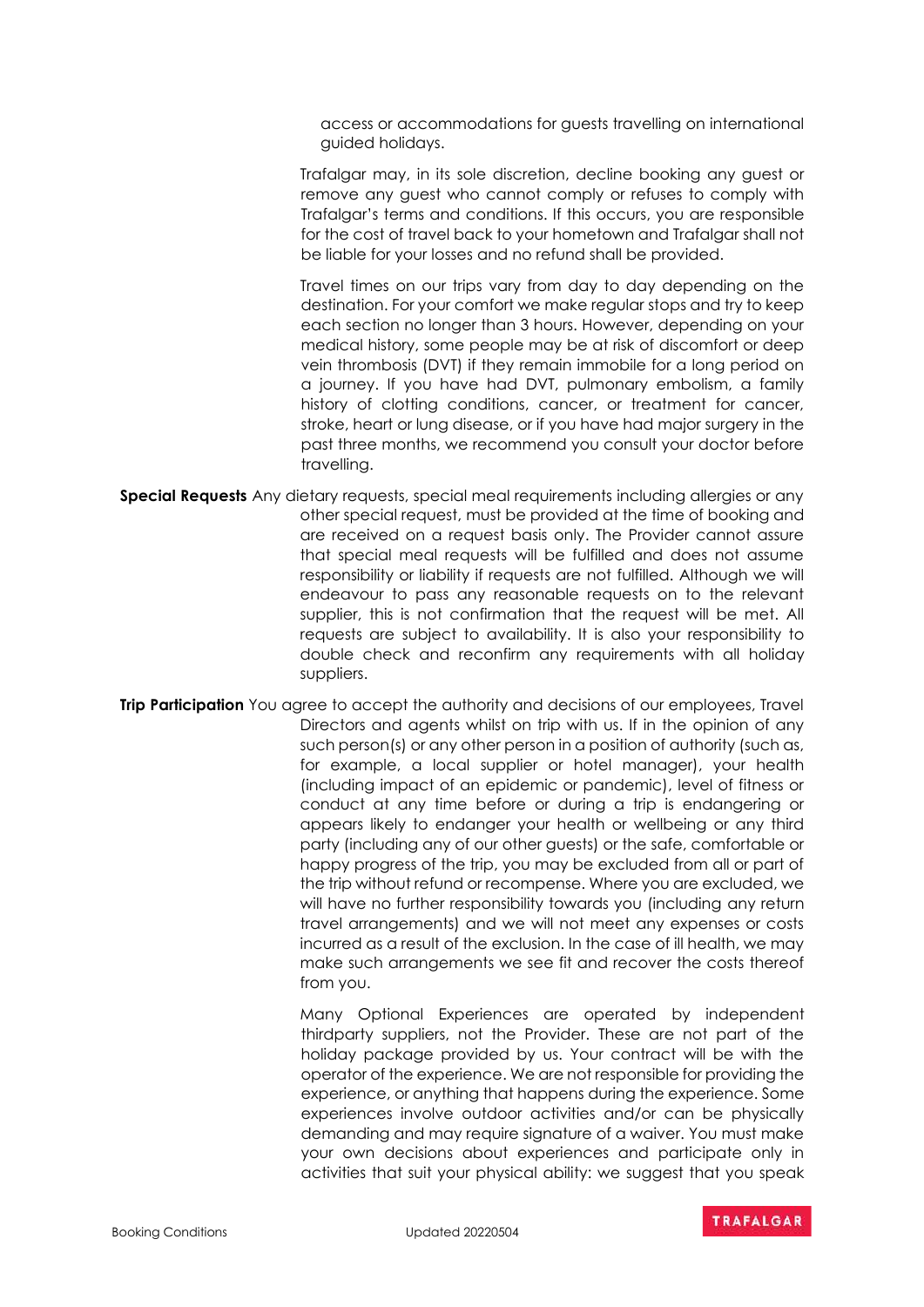with your medical provider if you have questions about your abilities. We recommend you check whether any insurance you have also includes your participation in adventure activities you may undertake.

- **Behaviour** The Provider is here to provide the best services possible but in doing so we will not tolerate abusive or aggressive behaviour from our guests. We will refuse to deal with and may terminate the holiday of guests who assault our staff, suppliers or fellow guests or who are abusive or aggressive to them and are generally affecting the enjoyment of others with their behaviour and you may be barred from future trips with the Provider and The Travel Corporation family of brands. This may include (but is not limited to):
	- (a) verbally abusive or offensive language towards anyone;
	- (b) bullying behaviour;
	- (c) inappropriate or abusive behaviour including uninvited physical contact, harassment, violence or threat of violence;
	- (d) excessive consumption of alcohol or intoxication;
	- (e) the possession, carriage or use of restricted substances or drugs (except for medical purposes approved by your doctor);
	- (f) failure to comply with the Provider's (including a representative's) reasonable direction;
	- (g) conduct which, in the Provider's opinion, is not compatible with other guests' general enjoyment and well-being or the smooth operation of the trip;
	- (h) the possession, carriage or use of dangerous items (such as weapons);
	- (i) breaking the law of the Country in which you are travelling; and
	- (j) any behaviour or conduct which brings the Provider into disrepute or damages its goodwill.

When you make a booking, you accept responsibility for the proper conduct of all members of your party during your travels with the Provider. We reserve the right at any time and at our discretion to terminate the travel arrangements and/or cease to deal with any party member(s) whose behaviour, in the reasonable opinion of us or our suppliers, may cause danger, upset, disruption or distress to anyone else or damage to property. Full cancellation charges will apply and no refund will be made. We shall have no obligation to pay compensation or meet any costs or expenses (including but not limited to alternative accommodation and return transportation arrangements) guest may incur as a result of the travel arrangements being terminated.

You must immediately report any pre-existing damage in your room to accommodation staff and/or a Travel Directors. If you damage the accommodation in which you are staying or any property, you must reimburse the accommodation provider or property owner concerned for the cost of the damage before the end of your stay

## **TRAFALGAR**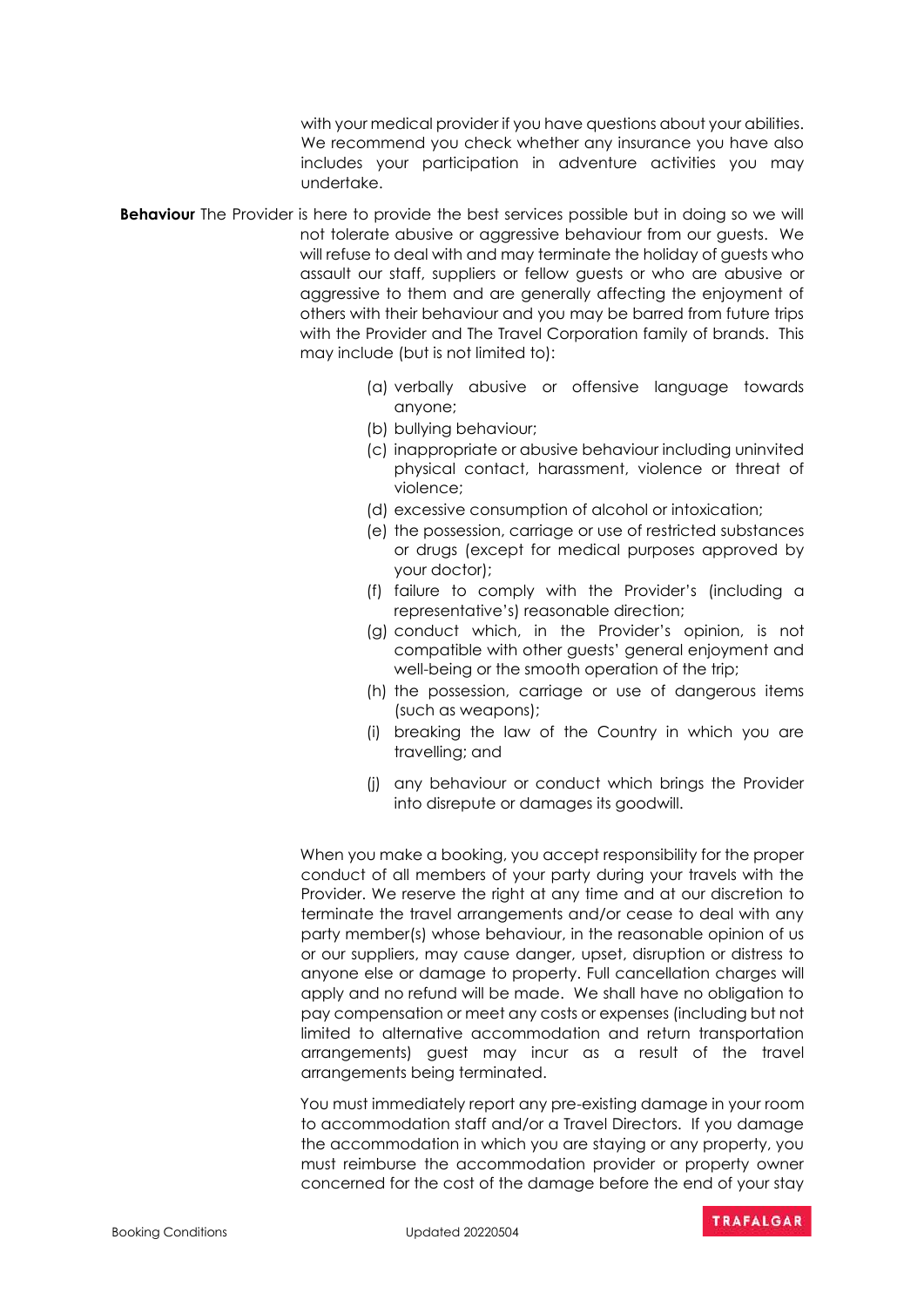if the cost has been established by then or as soon as it has been established if later. You must indemnify us for the full amount of any claim (also including legal costs) made against us. Criminal proceedings may be instigated. The Provider is not responsible for any costs incurred concerning a guest removed from a trip or aircraft, ship or train. Guests agree not to hold the Provider or any of its related entities liable for any actions taken under these terms and conditions.

**Itinerary Variations** The Provider strives to improve trip itineraries, services and features. If improvements can be made, or if circumstances beyond our control make changes necessary, we reserve the right to vary itineraries and to substitute hotels. At certain peak periods multiple departures may operate, sometimes in reverse order; accommodation may vary from those stated on the itinerary pages. On trips which include cruises, the ship may be changed for operational reasons. Departures in early and late season are potentially operated in cool weather conditions. As a result, itinerary variations may occur. Certain activities may not be precisely as described or may not be available due to seasonality or weather conditions or other circumstances beyond our control including COVID-19 restrictions and precautions. This may include specific requirements regarding personal protective equipment, such as use of face-masks by staff (and you may be required to wear a facemask as well), social distancing, maximum number restrictions on the use of certain facilities, designated alternative entrance and exit routes, mandatory hand sanitisation, limited entertainment and leisure options and limited food/drink availability. If your enjoyment may be diminished by such limitations, please check with us or your Travel Agent before making a reservation. Please take this risk into consideration when booking your trip.

# **Changes due to National/Public Holidays**

During local or national holidays, certain facilities such as museums, sightseeing trips and shopping may be limited or unavailable. In such instances itinerary changes are made by the Provider seeking to reduce inconvenience to guests. Such changes are deemed not to be a major change to the itinerary, and no compensation will be payable to guests. Holidays, closing days and other circumstances may necessitate a change of the day of the week for scheduled regional meals, sightseeing or other activities. If you feel your enjoyment might be diminished by any of these circumstances, please check with the respective national tourist office before selecting a specific departure date.

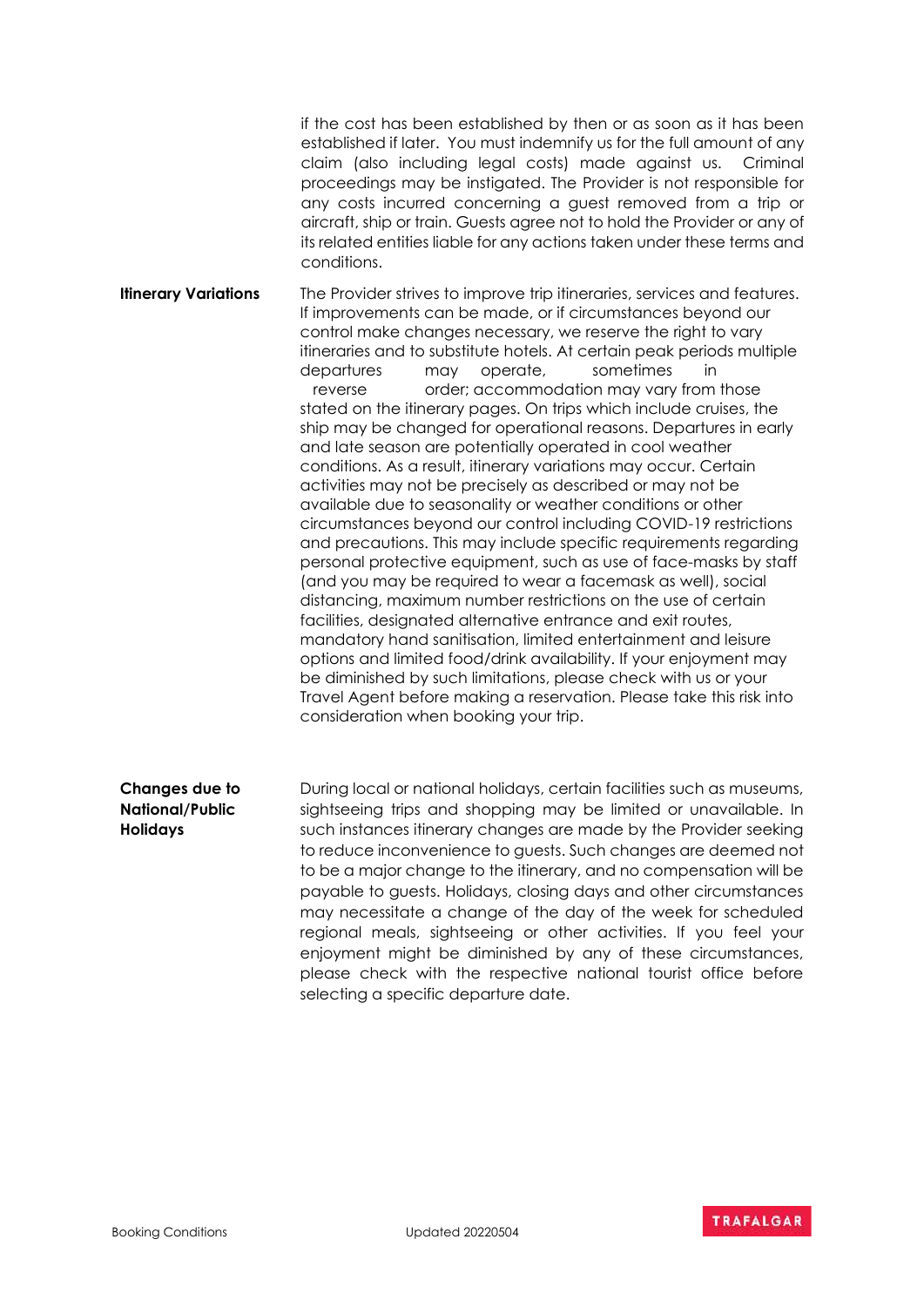- **Pre & Post-Trip Accommodation**  If you arranged with us to remain at a destination before or after your trip, your stay will be at your sole expense as is the transfer to either the hotel or airport. Please speak to your Travel Agent or our reservations team about our pre and post-trip accommodation. Availability is limited. Breakfast and luggage handling is not included unless otherwise noted. The Provider does not provide complimentary transfers for guests booking pre and post-trip accommodations unless otherwise stated. However, airport transfers can often be purchased from the Provider. If your extra night accommodation is not the hotel where your trip begins or ends, you will be responsible for your transfer arrangements at your own expense.
- **For Your Comfort** The Provider enforces a strict no smoking (including e-cigarettes) and no alcohol policy on board motorcoaches. Regular comfort stops are made on travelling days. Many hotels, restaurants, trains, cruises and other venues are 100% smoke free. The Provider operates a daily seat rotation system.
- **Disclaimer Warranties of** The Operator warrants only that the services shall be generally, though in view of the vagaries of travel, not necessarily precisely, as described, and subject to changes and the other terms and conditions herein. To the maximum extent permitted by law, all other warranties, express and implied, including warranties of fitness for a specific purpose and merchantability are expressly excluded. There is no warranty that extends beyond the description of the face hereof.

#### **RESPONSIBILITY**

**Changes** The Operator shall be responsible to the guest for supplying the services and accommodations described in the itinerary, except where they cannot be supplied or the itinerary is changed due to delays or other causes of whatever kind or nature beyond the Operator's control. In such circumstances, the Operator will seek to supply comparable services, accommodations and itineraries and there shall be no refund in these circumstances.

**Disclaimer Liability of** To the maximum extent permitted by law, neither the Provider nor the Operator nor its agents or affiliated entities ("released parties") shall be responsible or liable for cancellations, acts of other service providers, diversions or substitution of equipment or any act, variation, postponement, omission or default by air carriers, land carriers, hoteliers or hotels, transportation companies, or any other persons providing services or accommodations to guests including any results thereof, such as changes in services, accommodations or facilities. Nor shall they be liable for loss or damage to baggage or property, or for any damages or claims whatsoever arising from loss, negligence or delay from the act, error, omission default or negligence of any person not its direct employee or under its exclusive control, including any act, error, omission, default, or negligence of any country, government or governmental authority, officer or employee. The released parties shall not be liable for indirect, special or consequential damages.

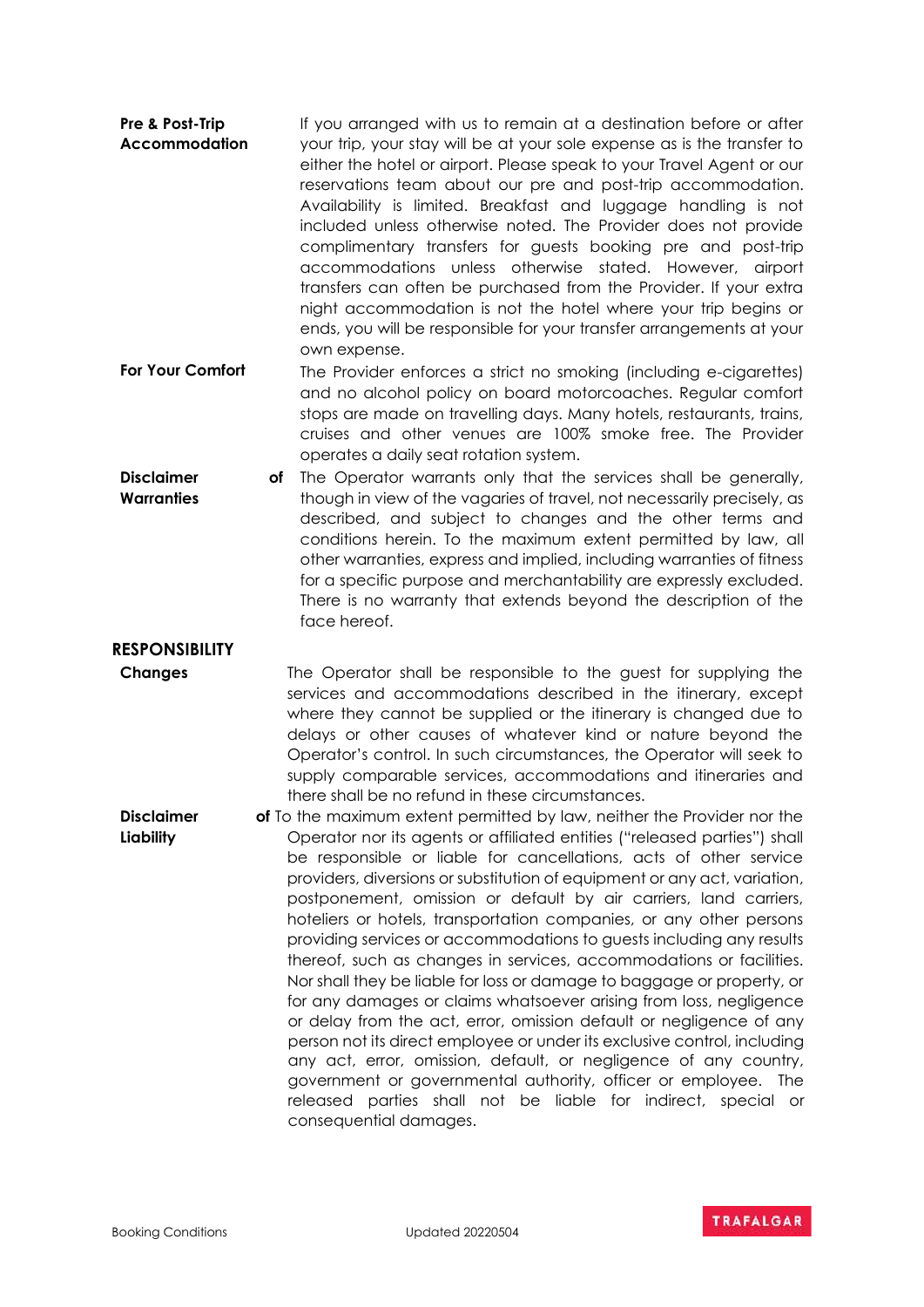Nothing in this agreement limits any liability which cannot legally be limited, including but not limited to liability for death or personal injury caused by the negligence of the released parties.

All baggage and personal effects are at all times and in all circumstances at the risk of the trip participant. The Provider recommends that each guest obtains baggage insurance. After return at the end of the trip, if lost articles are found and returned to the owner, a service fee will be charged. The Travel Directors, carriers, hotels and other suppliers who provide services on trip are independent contractors; they are not agents, employees or servants of the Operator or its associated companies. All certificates and other travel documents for services issued by the Operator are subject to the terms and conditions specified by the carriers and suppliers and to the laws of the countries in which the services are supplied. Carriage by sea is subject to the Carrier's Conditions of Carriage which are expressly incorporated into this contract, copies of which are available upon request. The released parties are not responsible for any criminal or other conduct by third parties, whether criminal, intentional, grossly negligent, negligent or otherwise.

- **Additional Risks** Additional risks may arise including, but not limited to, hazards of travelling in undeveloped areas, hazards of travel by boat, train, bus, car, truck, aircraft and other means, animals, forces of nature, unrest, differing levels of sanitation, differing safety standards, risks associated with water, drinks, food, plants, insects and animals, diseases and transmission of disease to you or members of your family or party, accident or illness in areas of difficult evacuation or poor medical facilities, acts of governments; all occurring during the trip or while coming to or returning from the trip. You are voluntarily participating, knowing there are risks. You agree to accept any and all risks. You release and discharge the Provider, its related companies and personnel from, and agree not to make a claim against any of them for, any and all claims, known or unknown, arising from contracting for, travelling to or from, or travelling during, and in any and every way participating in a trip, even where caused by negligence of any of these released and discharged persons and entities. This release and discharge of liability, assumption of risk and agreement not to make a claim is entered into on behalf of you and all members of your family and party, also including minors. This agreement also binds your heirs, legal representatives and assigns.
- **Safety** Where the guest occupies a motorcoach seat fitted with a safety belt, neither the Provider nor the Operator nor its agents or cooperating organisations or service providers will be liable for any injury, illness or death or for any loss or damages or claims whatsoever arising from any accident or incident, if the safety belt is not being worn at the time of such an accident or incident. This exclusion and limitation

of liability shall not be used to imply that the Operator or its agents or affiliated entities are liable in other circumstances.

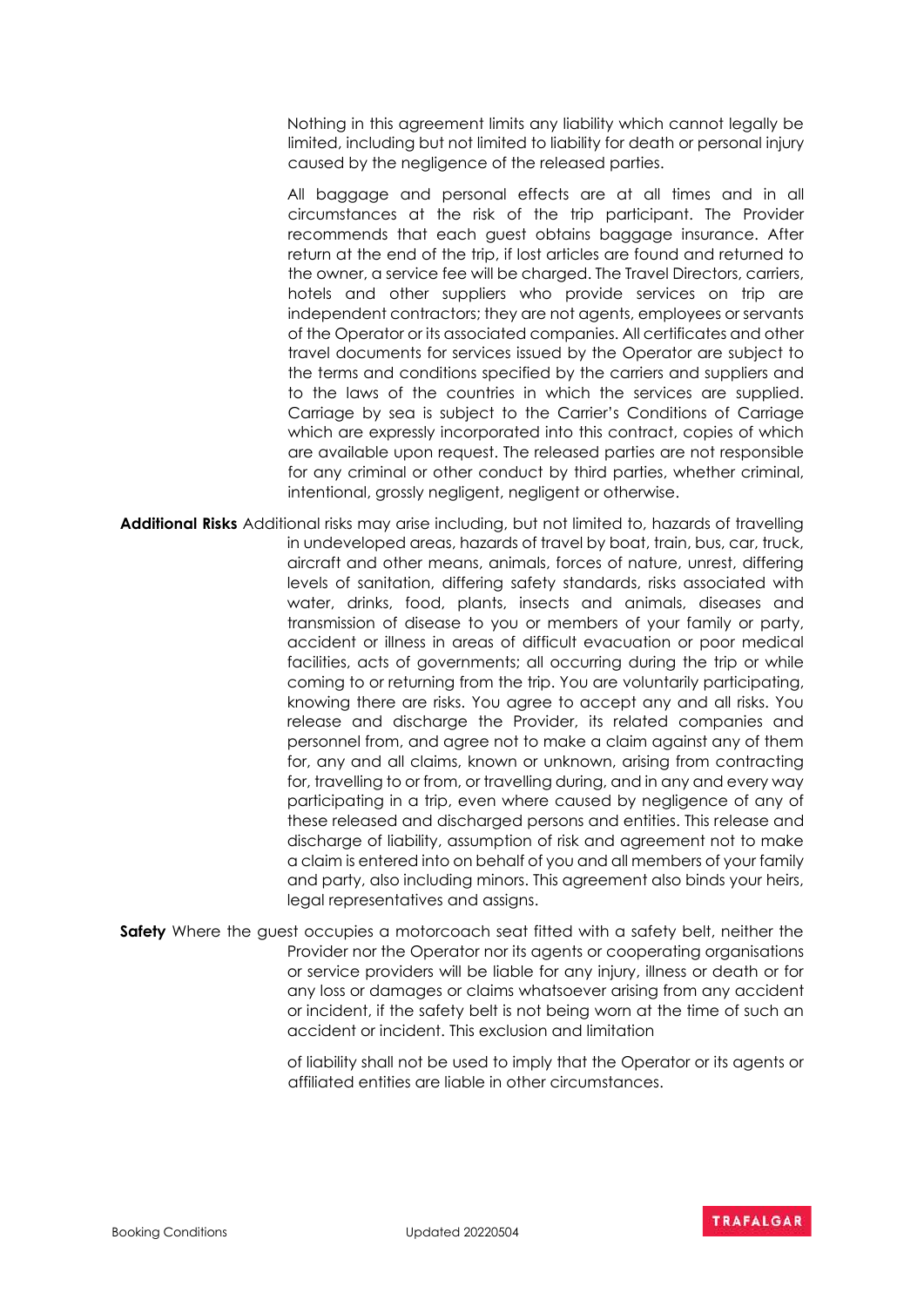| <b>International</b><br><b>Treaties</b> | Transportation companies, airlines etc. are not to be held responsible<br>for any act, omission or event during the time guests are not on board<br>planes, transportation or conveyances. We rely on international<br>convention which may apply to the services provided by us, our<br>suppliers or agents with respect to any claim of any nature brought<br>by you against us as a result of the provision of those services.<br>International conventions which apply may include: Warsaw<br>Convention 1929, (as amended by Hague Protocol and Montreal<br>Protocol) in relation to air travel, or Montreal Convention; the Berne<br>Convention for rail travel; Athens Convention 1974 for carriage by<br>sea; the Geneva Convention for carriage by road and the Paris<br>Convention 1962 for Hotels. We are to be regarded as having all the<br>benefits of these conventions on limiting our liability in relation to any<br>claim for death, injury, loss, damage and delay to guests and<br>luggage. |
|-----------------------------------------|------------------------------------------------------------------------------------------------------------------------------------------------------------------------------------------------------------------------------------------------------------------------------------------------------------------------------------------------------------------------------------------------------------------------------------------------------------------------------------------------------------------------------------------------------------------------------------------------------------------------------------------------------------------------------------------------------------------------------------------------------------------------------------------------------------------------------------------------------------------------------------------------------------------------------------------------------------------------------------------------------------------|
| <b>Limited's Role</b>                   | Trafalgar Tours Pty Ltd <sub>Trafalgar</sub> Tours Pty Ltd is only responsible for the services of reservations<br>and ticketing. It does not accept any responsibility or liability for any<br>of the acts, omissions or defaults, whether negligent or otherwise, of<br>any of the companies of The Travel Corporation group of companies.                                                                                                                                                                                                                                                                                                                                                                                                                                                                                                                                                                                                                                                                     |
|                                         | All matters arising in relation to the services provided by Trafalgar Tours<br>Pty Ltd, but not in respect of other things, are subject to the law of<br>South Africa.                                                                                                                                                                                                                                                                                                                                                                                                                                                                                                                                                                                                                                                                                                                                                                                                                                           |
| <b>Errors</b> and<br><b>Omissions</b>   | In the case of computer or human billing errors, we reserve the right to<br>re-invoice guests and their Travel Agents with correct billing.<br>Every effort is made to accuracy of our brochures and website;<br>however, the Provider cannot be held responsible for printing or<br>typographical errors, or errors arising from unforeseen circumstances.<br>Moreover, photographs and descriptions of locations or attractions<br>are merely representative of conditions that existed at time of<br>brochure printing and conditions may not be the same at the time of<br>your journey.                                                                                                                                                                                                                                                                                                                                                                                                                     |
|                                         | The airline(s) featured or nominated in our brochures or website do<br>not by virtue of their endorsement commit or represent themselves<br>either as contracting with any purchaser of a holiday from the<br>Provider or as having any other legal relationship with them.                                                                                                                                                                                                                                                                                                                                                                                                                                                                                                                                                                                                                                                                                                                                      |
|                                         | All bookings made with any provider of any transport, facilities, meals,<br>other goods or of any services are subject to terms and conditions<br>and exclusions and/or limitations of liability imposed by them in<br>relation to matters not covered particularly and expressly by your<br>agreement with the Provider.                                                                                                                                                                                                                                                                                                                                                                                                                                                                                                                                                                                                                                                                                        |
|                                         | If you decide that you do not want to visit a country or part of a<br>country you intended to visit because of any law, condition or<br>requirement of any government or governmental authority, official,<br>servant or agent, you are responsible for any costs, expenses,<br>charges, fees, losses or damage incurred as a consequence and any<br>cancellation or amendment fees. None of the companies in the<br>Travel Corporation group of companies, or any of their staff or agents,<br>accept any responsibility or liability for your acts, omissions, defaults,<br>conduct, state of health, condition or circumstances.                                                                                                                                                                                                                                                                                                                                                                              |

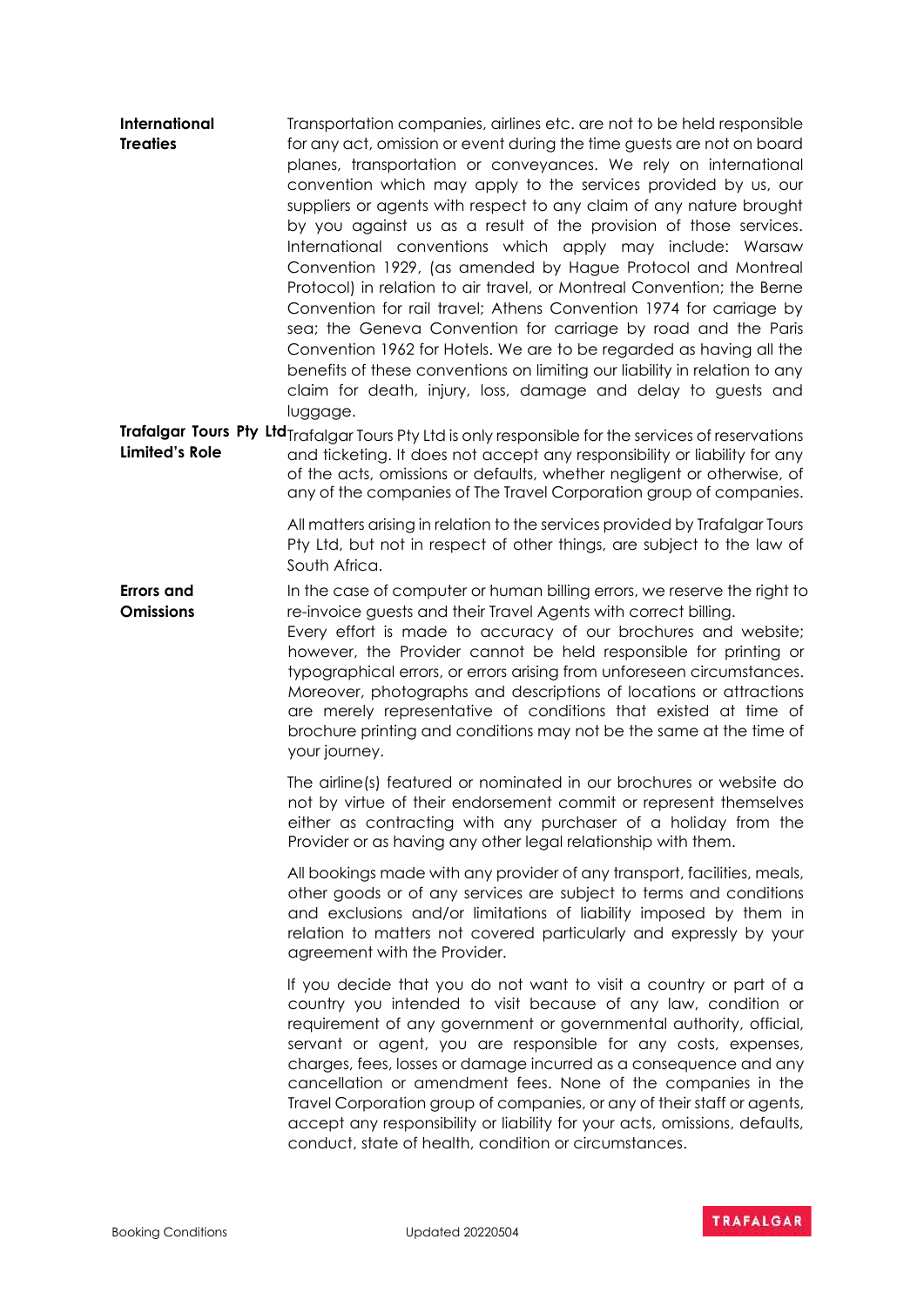#### **COMPLAINT PROCEDURES & CONSUMER PROTECTION**

**Complaint Procedure** If you have a problem during your holiday please inform our Travel Directors/Local Representative immediately, who will try to make things right. Such assistance may include providing information on health services, local authorities and consular assistance as well as arranging communication and/or making alternative travel arrangements. We may charge a fee for these services where you have caused the problem intentionally or by your own negligence. If the matter was not resolved locally, please write to the Guest Relations Department at the address provided in your travel documentation within sixty (60) days of the end of your holiday with us, as it is important that you provide us the information quickly. Please quote your booking reference number and all relevant information. Failure to follow this procedure may delay or deny us the opportunity to investigate and rectify the problem, which may affect the way your complaint is dealt with and your rights under this contract.

> In any legal action, arbitration, or other proceeding to enforce, interpret or construe the terms of this Agreement, or concerning any grievance relating to the trip, the prevailing party shall be entitled to recover actual reasonable attorneys' fees, costs and expenses.

**Data Protection To process your trip booking, the Provider will need to use personal** information for you and guests in your booking. Personal information may include each guest's name, address, phone number, email address, passport number, and sensitive information such as health, medical, dietary, mobility, religious or other special requirements. This personal information may be passed on to other suppliers of your travel arrangements in addition to public authorities (such as customs and immigration), security and credit checking organisations, and otherwise as required by law. We may need to provide personal information to contractors who provide services to or for us (e.g. sending mail, providing marketing assistance, etc). This may involve sending personal information (including sensitive information) to other countries that may not afford the same level of protection of personal information. In making your booking, you consent to your personal data being passed to relevant third parties as set out above.

We may also use the personal information you provide us to review and improve the guided holidays and services that we offer, and to contact you (by post, email and/or phone) about other guided holidays and services offered by the Provider that you may be interested in. If you don't want to receive this information or want a copy of the personal information we hold about you, write to us at Trafalgar Tours Pty Ltd, Attn. Marketing Department, P.O. Box 413786, Craighall, Gauteng 2024, South Africa. Trafalgar may charge a fee for supplying you with this information as permitted by law. The booking conditions set out herein are in compliance with existing legislation and regulations as at the date of publication hereof. Should any further legislation and/or regulations be promulgated subsequent to the aforesaid date that may render any provision of the booking conditions and/or the performance thereof in contravention of the law, the relevant contravening provision/s shall be deemed to have been severed from the balance of the booking terms with immediate